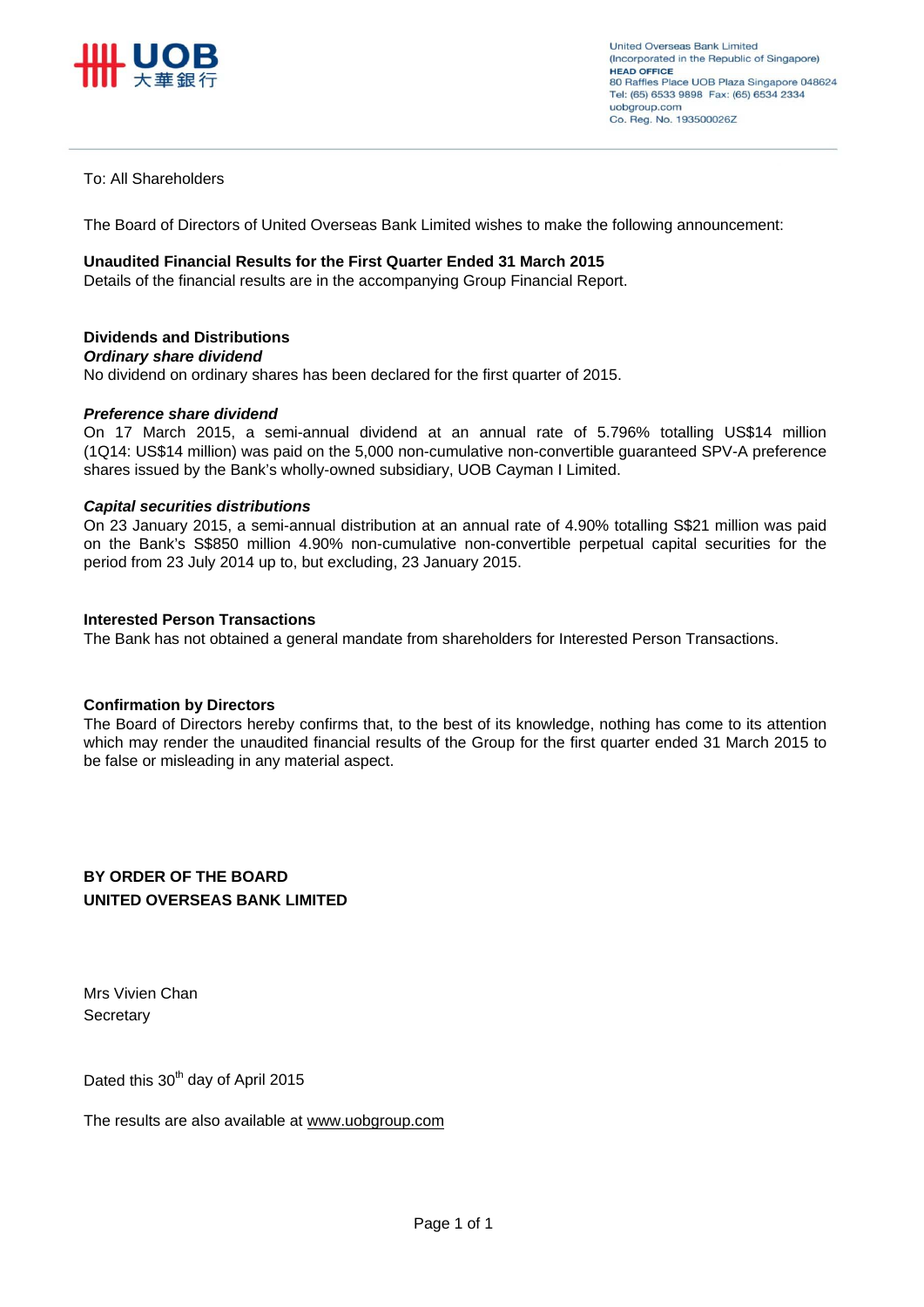

# **Group Financial Report**

 **For the First Quarter 2015**

**United Overseas Bank Limited Incorporated in the Republic of Singapore Company Registration Number: 193500026Z**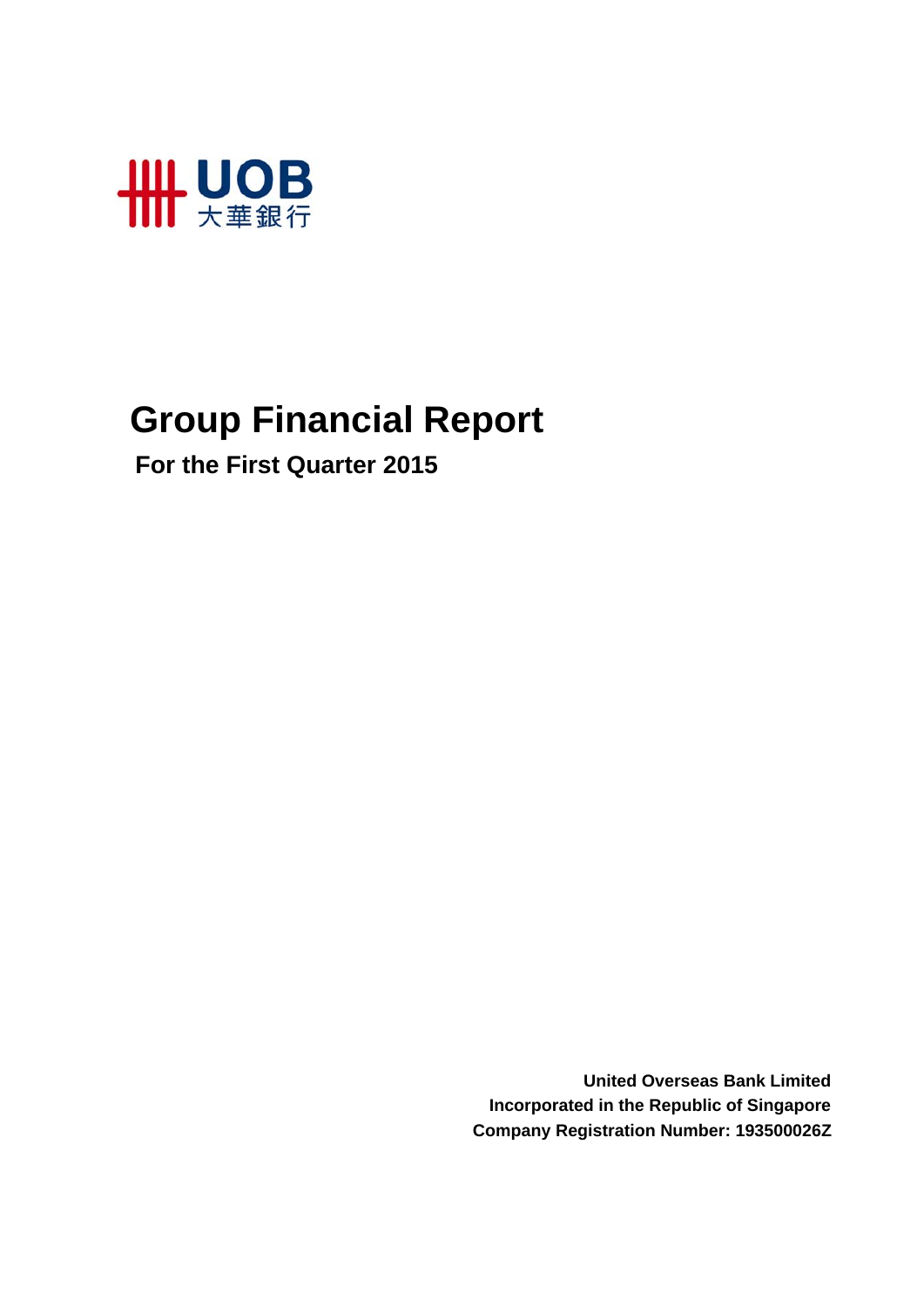## **Contents**

## **Page**

- 2 Financial Highlights
- 4 Performance Review
- 6 Net Interest Income
- 7 Non-Interest Income
- 8 Operating Expenses
- 9 Impairment Charges
- 10 Customer Loans
- 11 Non-Performing Assets
- 13 Customer Deposits
- 13 Debts Issued
- 14 Shareholders' Equity
- 14 Changes in Issued Shares of the Bank
- 15 Performance by Operating Segment
- 17 Performance by Geographical Segment
- 18 Capital Adequacy Ratios

## **Appendix**

- 1 Consolidated Income Statement
- 2 Consolidated Statement of Comprehensive Income
- 3 Consolidated Balance Sheet
- 4 Consolidated Statement of Changes in Equity
- 5 Consolidated Cash Flow Statement
- 6 Balance Sheet of the Bank
- 7 Statement of Changes in Equity of the Bank
- 8 Capital Adequacy Ratios of Major Bank Subsidiaries

Notes:

- 1 The financial statements are presented in Singapore dollars.
- 2 Certain comparative figures have been restated to conform with the current period's presentation.
- 3 Certain figures in this report may not add up to the respective totals due to rounding.
- 4 Amounts less than \$500,000 in absolute term are shown as "0".
- "NM" denotes not meaningful.
- "NA" denotes not applicable.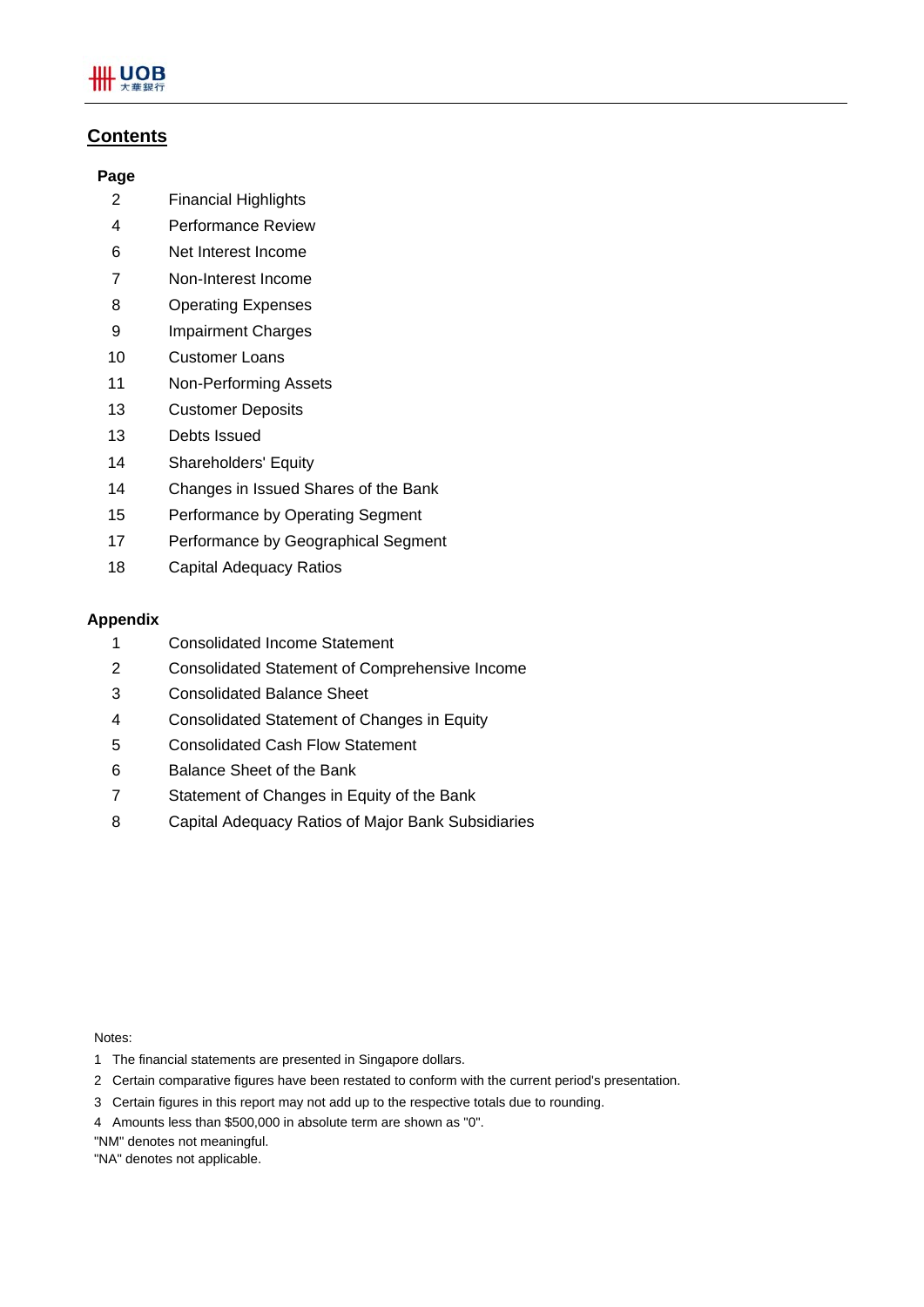

## **Financial Highlights**

|                                                                                                                                | <b>1Q15</b>                             | 1Q14                                    | $+$ /(-)                   | 4Q14                                    | $+/(-)$                  |
|--------------------------------------------------------------------------------------------------------------------------------|-----------------------------------------|-----------------------------------------|----------------------------|-----------------------------------------|--------------------------|
|                                                                                                                                |                                         |                                         | $\frac{0}{6}$              |                                         | $\%$                     |
| Selected income statement items (\$m)                                                                                          |                                         |                                         |                            |                                         |                          |
| Net interest income                                                                                                            | 1,201                                   | 1,110                                   | 8.3                        | 1,168                                   | 2.8                      |
| Fee and commission income                                                                                                      | 453                                     | 414                                     | 9.5                        | 450                                     | 0.8                      |
| Other non-interest income                                                                                                      | 301                                     | 228                                     | 32.0                       | 232                                     | 29.9                     |
| Total income                                                                                                                   | 1,956                                   | 1,752                                   | 11.6                       | 1,850                                   | 5.7                      |
| Less: Total expenses                                                                                                           | 852                                     | 755                                     | 12.9                       | 805                                     | 5.9                      |
| Operating profit                                                                                                               | 1,103                                   | 997                                     | 10.7                       | 1,045                                   | 5.6                      |
| Less: Impairment charges                                                                                                       | 169                                     | 157                                     | 7.6                        | 166                                     | 1.8                      |
| Add: Share of profit of associates<br>and joint ventures                                                                       | 4                                       | 43                                      | (90.8)                     | 43                                      | (90.9)                   |
| Net profit before tax                                                                                                          | 938                                     | 882                                     | 6.3                        | 922                                     | 1.7                      |
| Less: Tax and non-controlling interests                                                                                        | 137                                     | 94                                      | 45.7                       | 136                                     | 1.0                      |
| Net profit after tax <sup>1</sup>                                                                                              | 801                                     | 788                                     | 1.6                        | 786                                     | 1.9                      |
| Selected balance sheet items (\$m)<br>Net customer loans<br>Customer deposits<br><b>Total assets</b><br>Shareholders' equity 1 | 199,735<br>239,410<br>313,596<br>30,830 | 185,270<br>216,617<br>295,999<br>27,253 | 7.8<br>10.5<br>5.9<br>13.1 | 195,903<br>233,750<br>306,736<br>29,569 | 2.0<br>2.4<br>2.2<br>4.3 |
| Key financial ratios (%)                                                                                                       |                                         |                                         |                            |                                         |                          |
| Net interest margin <sup>2</sup>                                                                                               | 1.76                                    | 1.73                                    |                            | 1.69                                    |                          |
| Non-interest income/Total income                                                                                               | 38.6                                    | 36.7                                    |                            | 36.8                                    |                          |
| Expense/Income ratio                                                                                                           | 43.6                                    | 43.1                                    |                            | 43.5                                    |                          |
| Overseas profit before tax contribution                                                                                        | 40.6                                    | 46.2                                    |                            | 42.0                                    |                          |
| Loan charge off rate (bp) $2$                                                                                                  |                                         |                                         |                            |                                         |                          |
| Exclude collective impairment                                                                                                  | 12                                      | (0)                                     |                            | 14                                      |                          |
| Include collective impairment                                                                                                  | 32                                      | 32                                      |                            | 32                                      |                          |
| NPL ratio $3$                                                                                                                  | $1.2$                                   | 1.1                                     |                            | 1.2                                     |                          |

Notes:

1 Relate to amount attributable to equity holders of the Bank.

2 Computed on an annualised basis.

3 Refer to non-performing loans as a percentage of gross customer loans.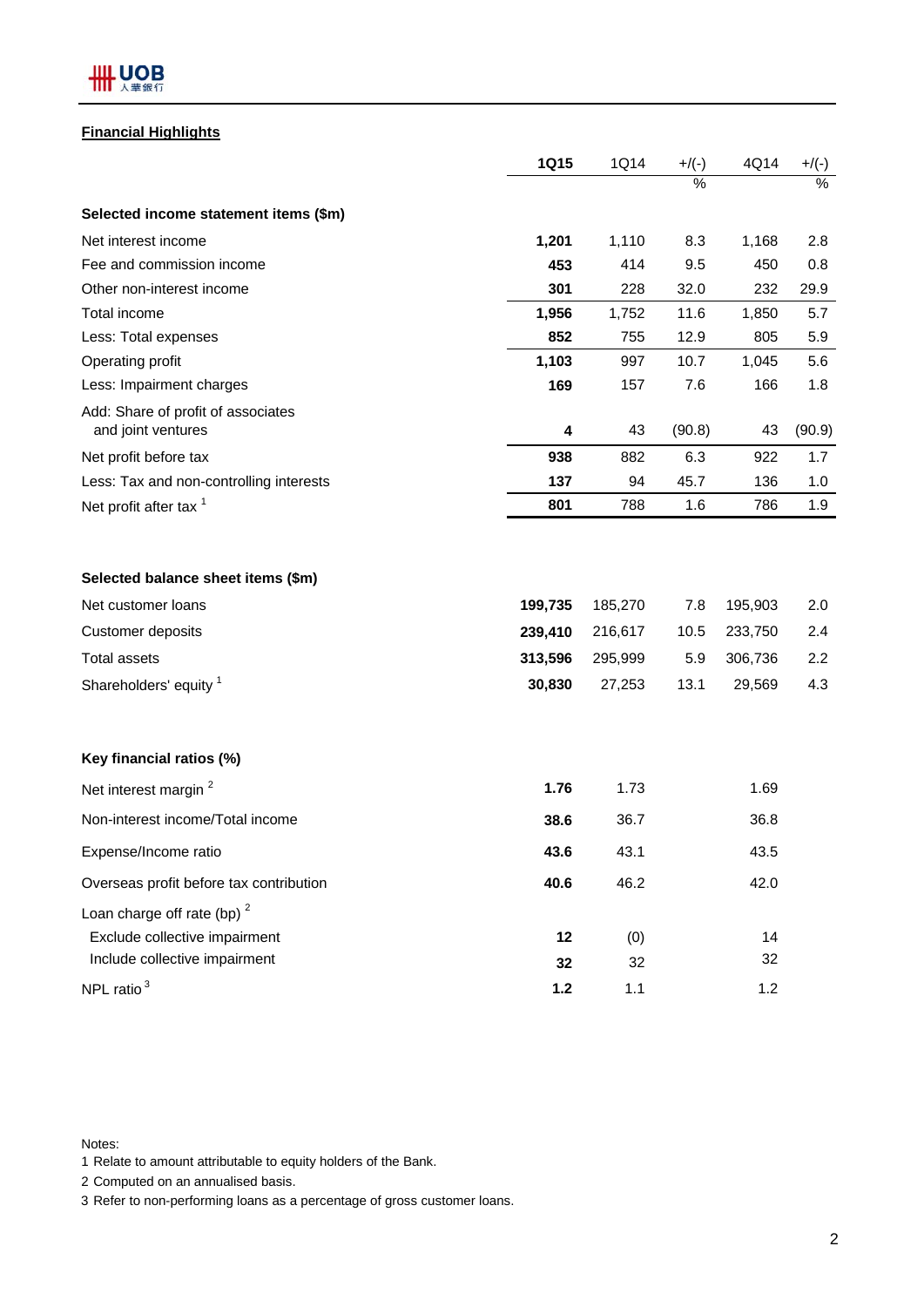

## **Financial Highlights** *(cont'd)*

|                                                                            | <b>1Q15</b>          | 1Q14                 | 4Q14                 |
|----------------------------------------------------------------------------|----------------------|----------------------|----------------------|
| Key financial ratios (%) (cont'd)                                          |                      |                      |                      |
| Return on average total assets <sup>1</sup>                                | 1.04                 | 1.10                 | 1.03                 |
| Return on average ordinary shareholders' equity <sup>1,2</sup>             | 11.1                 | 12.4                 | 11.3                 |
| Loan/Deposit ratio <sup>3</sup>                                            | 83.4                 | 85.5                 | 83.8                 |
| Capital adequacy ratios<br>Common Equity Tier 1<br>Tier 1<br>Total         | 14.3<br>14.3<br>17.1 | 14.0<br>14.0<br>17.7 | 13.9<br>13.9<br>16.9 |
| Leverage ratio <sup>4</sup>                                                | 7.6                  | <b>NA</b>            | <b>NA</b>            |
| Earnings per ordinary share $(\$)^{1,2}$<br><b>Basic</b><br><b>Diluted</b> | 1.93<br>1.93         | 1.94<br>1.93         | 1.90<br>1.89         |
| Net asset value ("NAV") per ordinary share $(\$)$ <sup>5</sup>             | 17.88                | 15.90                | 17.09                |
| Revalued NAV per ordinary share $(\$)$ <sup>5</sup>                        | 20.53                | 18.57                | 19.73                |

Notes:

- 1 Computed on an annualised basis.
- 2 Calculated based on profit attributable to equity holders of the Bank net of preference share dividend and capital securities distributions.
- 3 Refer to net customer loans and customer deposits.
- 4 Leverage ratio is calculated based on the revised MAS Notice 637 which took effect from 1 January 2015. A minimum requirement of 3% is applied during the parallel run period from 1 January 2013 to 1 January 2017.
- 5 Preference shares and capital securities are excluded from the computation.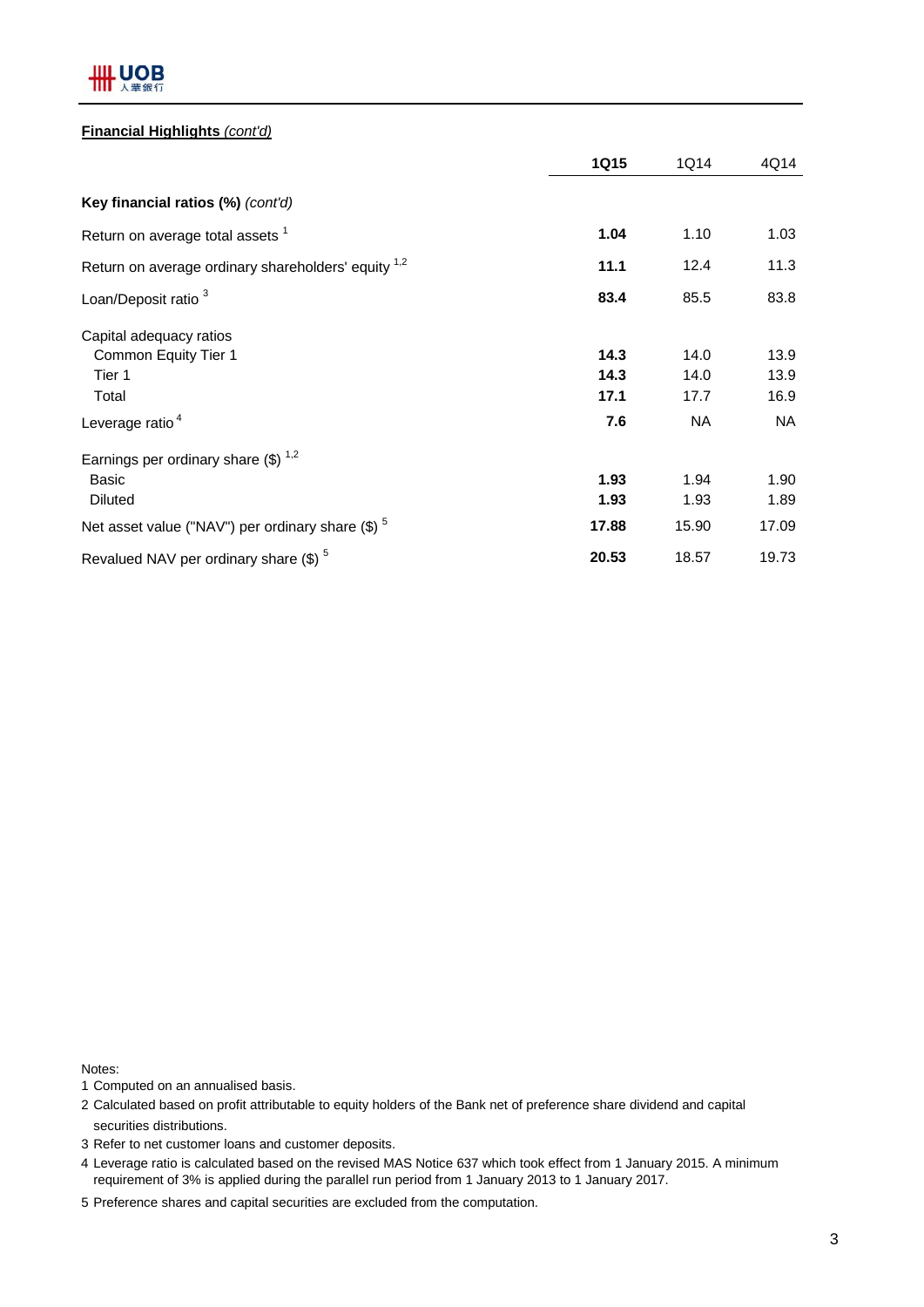

## **Performance Review**

The financial statements have been prepared in accordance with Singapore Financial Reporting Standards ("FRS") as required by the Singapore Companies Act, with modification to FRS39 Financial Instruments: Recognition and Measurement in respect of loan loss provisioning, as provided in the Monetary Authority of Singapore ("MAS") Notice 612 Credit Files, Grading and Provisioning.

The revised FRS applicable to the Group with effect from 1 January 2015 are listed below. The adoption of these FRS has no significant impact on the financial statements of the Group.

Amendments to FRS19 – Defined Benefit Plans: Employee Contributions

Other than the above changes, the accounting policies and computation methods adopted in the financial statements for the first quarter of 2015 are the same as those adopted in the audited financial statements for the financial year ended 31 December 2014.

## **First quarter 2015 ("1Q15") performance**

### **1Q15 versus 1Q14**

The Group's operating profit grew 10.7% from a year ago to \$1.10 billion in 1Q15, with steady contributions across core income streams. Net earnings were 1.6% higher at \$801 million.

Net interest income trended upward by 8.3% from a year ago to \$1.20 billion, mainly driven by loan growth and higher net interest margin. Net interest margin rose 3 basis points to 1.76% in 1Q15 led by improved loan pricing and higher securities yield.

Non-interest income registered a double-digit growth of 17.5% year-on-year to \$755 million in 1Q15. Fee and commission income recorded a broad-based growth of 9.5% from a year ago to \$453 million. Trading and investment income grew 50.6% year-on-year to \$225 million, led by higher gain on investment securities as well as treasury customer income.

Operating expenses increased 12.9% from a year ago to \$852 million mainly due to higher staff costs, revenue and IT-related expenses to support the Group's continued efforts in deepening customer franchise and enhancing technology capabilities. Expense-to-income ratio was stable at 43.6% in 1Q15.

Total loan charge-off rate remained at 32 basis points while total impairment charges of \$169 million was 7.6% higher than a year ago on the back of a larger loan book.

Contribution from associates' profits decreased from \$43 million in 1Q14 to \$4 million in 1Q15 due to divestment gain in the prior period.

Tax expenses were 49.7% higher than the same quarter last year at \$133 million due to higher write-back of prior years' provision in 1Q14.

#### **1Q15 versus 4Q14**

Net earnings were 1.9% higher at \$801 million as compared with 4Q14, while operating profit registered an increase of 5.6% to reach \$1.10 billion.

Net interest income grew 2.8% quarter-on-quarter to \$1.20 billion in 1Q15. Net interest margin increased 7 basis points to 1.76% benefiting from improved loan pricing.

Non-interest income rose 10.7% to \$755 million over the previous quarter. Fee and commission income was reported at \$453 million with growth registering mainly in wealth management and credit card income, but partly offset by lower loan and trade related fees. Trading and investment income increased 40.2% over the previous quarter to \$225 million in 1Q15 due to higher treasury customer income, investment and trading gains.

Total expenses increased 5.9% to \$852 million mainly from higher staff costs due to salary increments in 1Q15 and a release of prior year's bonus accrual in the previous quarter.

Total impairment charges were relatively unchanged from 4Q14 at \$169 million.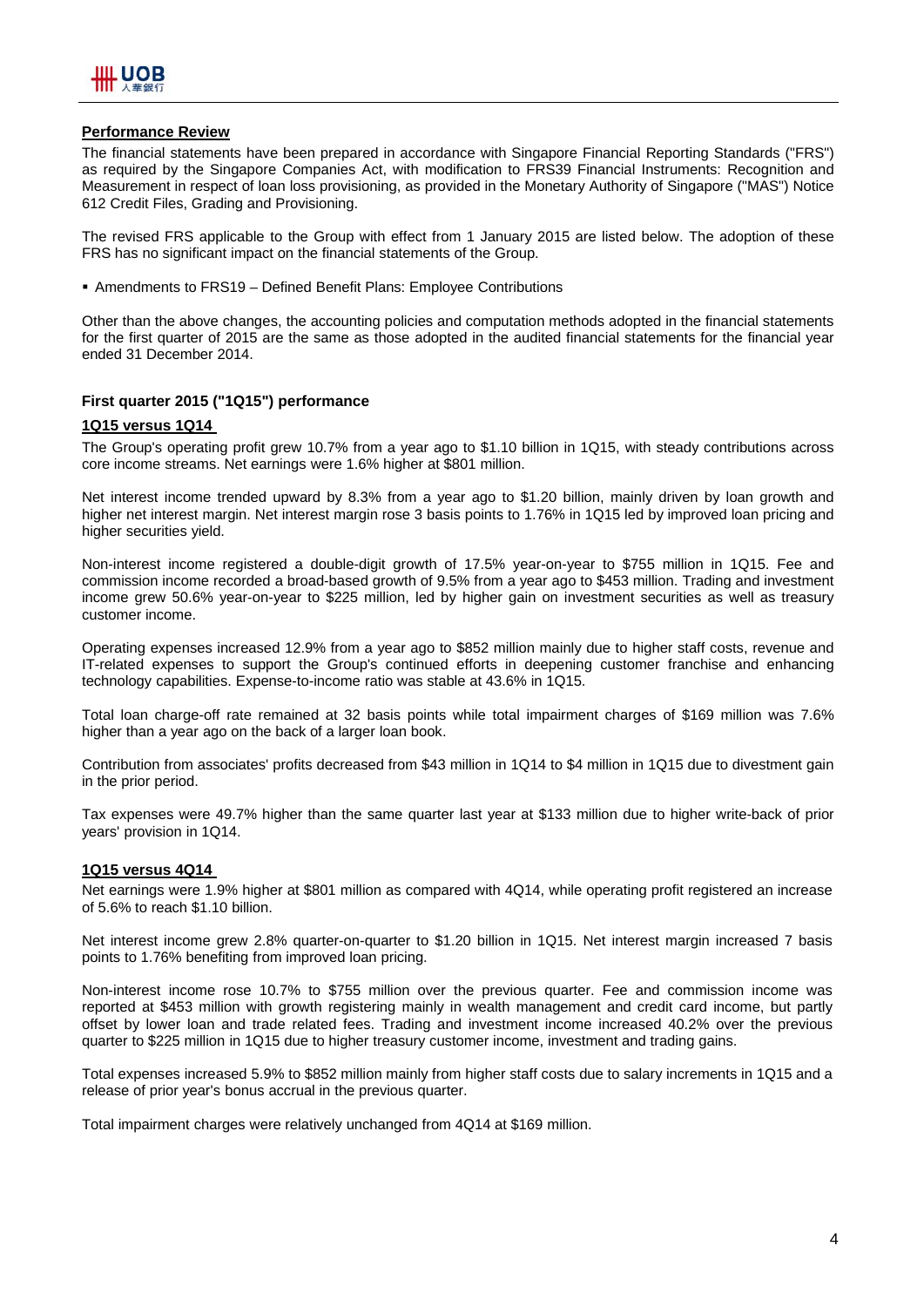

### **Performance Review** *(cont'd)*

### **Balance sheet and capital position**

Gross customer loans grew 7.8% year-on-year and 2.0% over the previous quarter to \$203 billion as at 31 March 2015. Loan growth was broad-based across most territories and industries.

The Group's funding position remained strong with customer deposits expanding 10.5% from a year ago to \$239 billion as at 31 March 2015. Compared with the previous quarter, customer deposits continued to grow 2.4% mainly led by US-dollar deposits. Total and SGD loan-to-deposit ratios remained healthy at 83.4% and 94.5% respectively as at 31 March 2015.

Asset quality remained healthy. Group non-performing loan ("NPL") ratio stayed stable at 1.2% with a strong NPL coverage at 147.0%.

Shareholders' equity was \$30.8 billion as at 31 March 2015, up 13.1% from a year ago largely contributed by net profit, improved valuation on the available-for-sale investments, coupled with the issuance of new ordinary shares pursuant to the scrip dividend scheme. Compared with 4Q14, shareholders' equity rose 4.3%. Return on equity was 11.1% for 1Q15.

As at 31 March 2015, the Group's strong capital position remained well above the regulatory minimum requirements with Common Equity Tier 1, Tier 1 and Total CAR at 14.3%, 14.3% and 17.1% respectively.

With effect from 1 January 2015, the Group is required under the revised Monetary Authority of Singapore Notice 637 to disclose the leverage ratio, which is a supplementary non-risk based measure of the Group's capital strength. The Group's leverage ratio stood at 7.6% as at 31 March 2015, well above the minimum requirement of 3% applied during the Basel Committee's parallel run period from 2013 to 2017.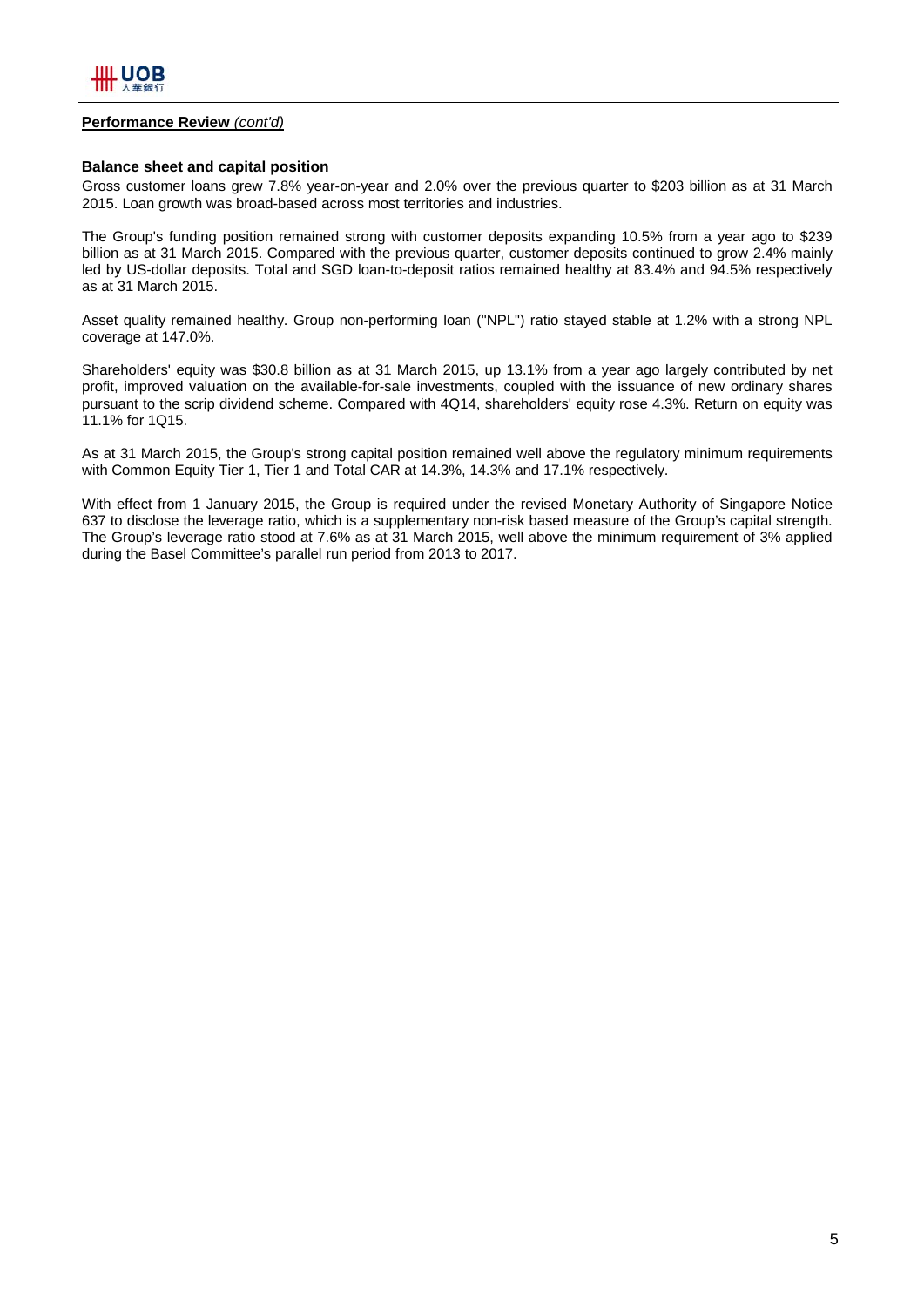## **Net Interest Income**

## **Net interest margin**

|                              |         | <b>1Q15</b>     |         |         | 1Q14     |         |         | 4Q14     |         |
|------------------------------|---------|-----------------|---------|---------|----------|---------|---------|----------|---------|
|                              | Average |                 | Average | Average |          | Average | Average |          | Average |
|                              | balance | <b>Interest</b> | rate    | balance | Interest | rate    | balance | Interest | rate    |
|                              | \$m     | \$m             | %       | \$m     | \$m\$    | $\%$    | \$m     | \$m      | $\%$    |
| Interest bearing assets      |         |                 |         |         |          |         |         |          |         |
| Customer loans               | 198,456 | 1,596           | 3.26    | 185,228 | 1,412    | 3.09    | 195,539 | 1,552    | 3.15    |
| Interbank balances           | 53,294  | 164             | 1.25    | 47,597  | 191      | 1.63    | 53,557  | 177      | 1.31    |
| <b>Securities</b>            | 25,759  | 142             | 2.24    | 27,164  | 141      | 2.11    | 25,985  | 143      | 2.19    |
| Total                        | 277,510 | 1,903           | 2.78    | 259,989 | 1,745    | 2.72    | 275,081 | 1,873    | 2.70    |
| Interest bearing liabilities |         |                 |         |         |          |         |         |          |         |
| <b>Customer deposits</b>     | 235,380 | 618             | 1.07    | 213,325 | 540      | 1.03    | 228,258 | 615      | 1.07    |
| Interbank balances/others    | 33,113  | 83              | 1.02    | 38,651  | 95       | 1.00    | 37,114  | 89       | 0.95    |
| Total                        | 268,493 | 702             | 1.06    | 251,976 | 635      | 1.02    | 265,371 | 705      | 1.05    |
| Net interest margin          |         |                 | 1.76    |         |          | 1.73    |         |          | 1.69    |

## **Volume and rate analysis**

|                           | 1Q15 vs 1Q14 |        |        | 1Q15 vs 4Q14 |                |        |  |
|---------------------------|--------------|--------|--------|--------------|----------------|--------|--|
|                           | Volume       | Rate   | Net    | Volume       | Rate           | Net    |  |
|                           | change       | change | change | change       | change         | change |  |
|                           | \$m          | \$m    | \$m    | \$m          | \$m            | \$m\$  |  |
| Interest income           |              |        |        |              |                |        |  |
| Customer loans            | 101          | 84     | 184    | 23           | 56             | 80     |  |
| Interbank balances        | 23           | (50)   | (27)   | (1)          | (9)            | (10)   |  |
| <b>Securities</b>         | (7)          | 8      |        | (1)          | 4              | 2      |  |
| Total                     | 116          | 42     | 158    | 21           | 51             | 72     |  |
| Interest expense          |              |        |        |              |                |        |  |
| Customer deposits         | 56           | 23     | 78     | 19           | (2)            | 17     |  |
| Interbank balances/others | (12)         |        | (12)   | (10)         | 5              | (4)    |  |
| Total                     | 43           | 23     | 67     | 10           | 3              | 12     |  |
| Change in number of days  |              |        |        |              | $\blacksquare$ | (26)   |  |
| Net interest income       | 73           | 18     | 92     | 11           | 48             | 34     |  |

Net interest income continued its upward trend, rising 8.3% from a year ago and 2.8% quarter-on-quarter to \$1.20 billion in 1Q15 led by loan growth and higher net interest margin. Net interest margin increased 3 basis points from a year ago and 7 basis points over 4Q14 to 1.76%, mainly due to improved loan pricing and higher securities yield.

Note:

1 Net interest margin represents annualised net interest income as a percentage of total interest bearing assets.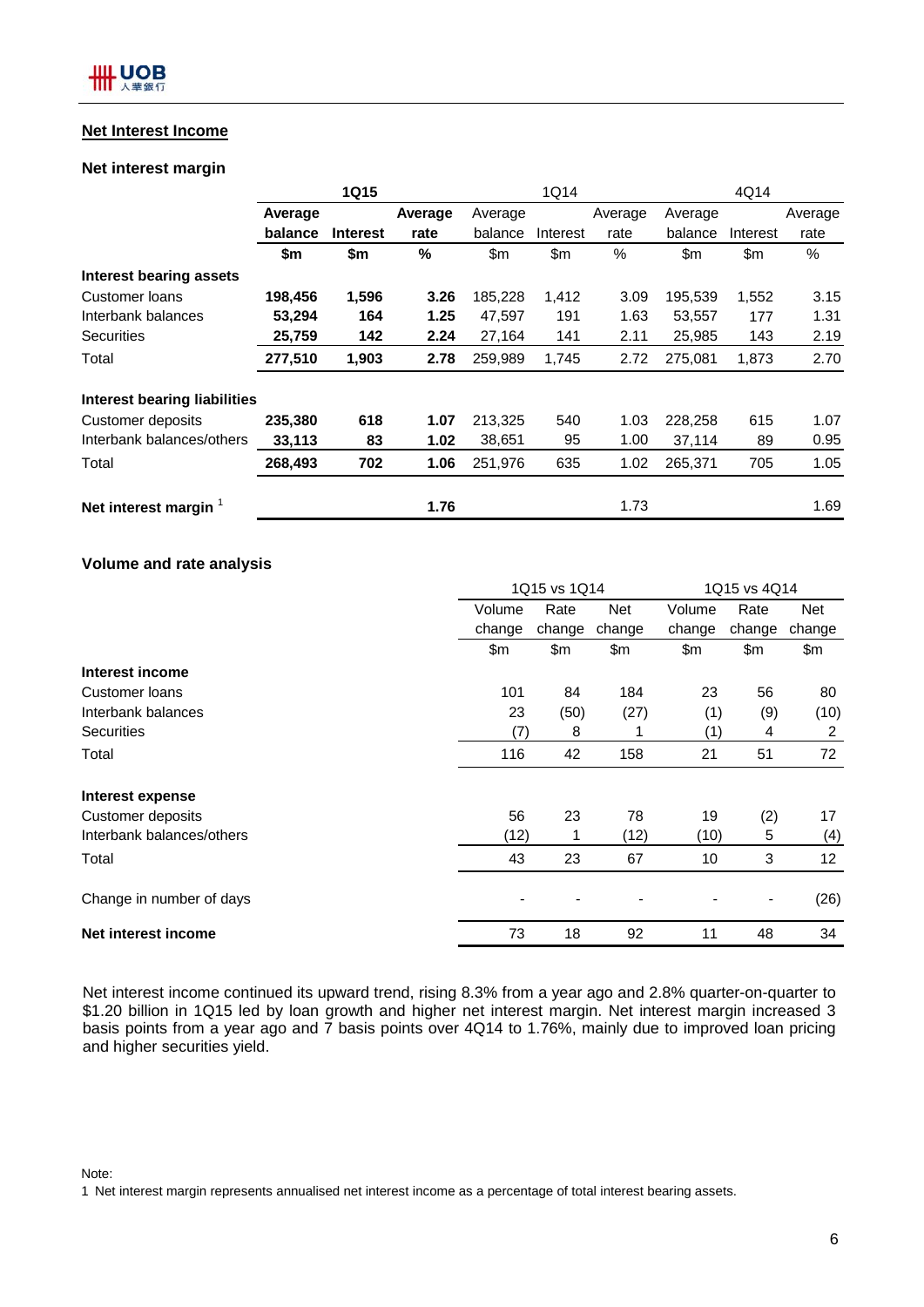

## **Non-Interest Income**

|                                 | 1Q15 | 1Q14  | $+$ /(-) | 4Q14  | $+/(-)$ |
|---------------------------------|------|-------|----------|-------|---------|
|                                 | \$m  | \$m\$ | %        | \$m\$ | $\%$    |
| Fee and commission income       |      |       |          |       |         |
| Credit card                     | 81   | 62    | 30.5     | 76    | 7.5     |
| Fund management                 | 38   | 32    | 19.5     | 40    | (4.7)   |
| Wealth management               | 110  | 102   | 7.4      | 88    | 24.0    |
| Loan-related $1$                | 116  | 110   | 5.2      | 129   | (10.0)  |
| Service charges                 | 28   | 27    | 5.0      | 32    | (11.6)  |
| Trade-related                   | 64   | 66    | (2.7)    | 69    | (7.4)   |
| <b>Others</b>                   | 16   | 15    | 8.1      | 16    | 1.8     |
|                                 | 453  | 414   | 9.5      | 450   | 0.8     |
| Other non-interest income       |      |       |          |       |         |
| Net trading income              | 153  | 127   | 20.6     | 119   | 28.7    |
| Net gain/(loss) from investment |      |       |          |       |         |
| securities                      | 72   | 22    | >100.0   | 41    | 73.2    |
| Dividend income                 | 1    | 4     | (76.9)   | 3     | (67.2)  |
| Rental income                   | 29   | 29    | (1.2)    | 28    | 2.2     |
| Other income                    | 47   | 46    | 2.2      | 40    | 15.4    |
|                                 | 301  | 228   | 32.0     | 232   | 29.9    |
| Total                           | 755  | 642   | 17.5     | 682   | 10.7    |

Non-interest income recorded a double-digit growth of 17.5% year-on-year to \$755 million in 1Q15. Fee and commission income increased 9.5% from a year ago to \$453 million, with increases registering across major lines of businesses. Trading and investment income grew 50.6% year-on-year to \$225 million, driven by higher gain on investment securities as well as treasury customer income.

Compared with 4Q14, non-interest income was 10.7% higher as customer activities continued to grow. Fee and commission income reported at \$453 million in 1Q15 on strong growth in wealth management and credit card income, but partly offset by lower loan and trade related fees. Trading and investment income rose 40.2%, led by higher treasury customer income, investment and trading gains.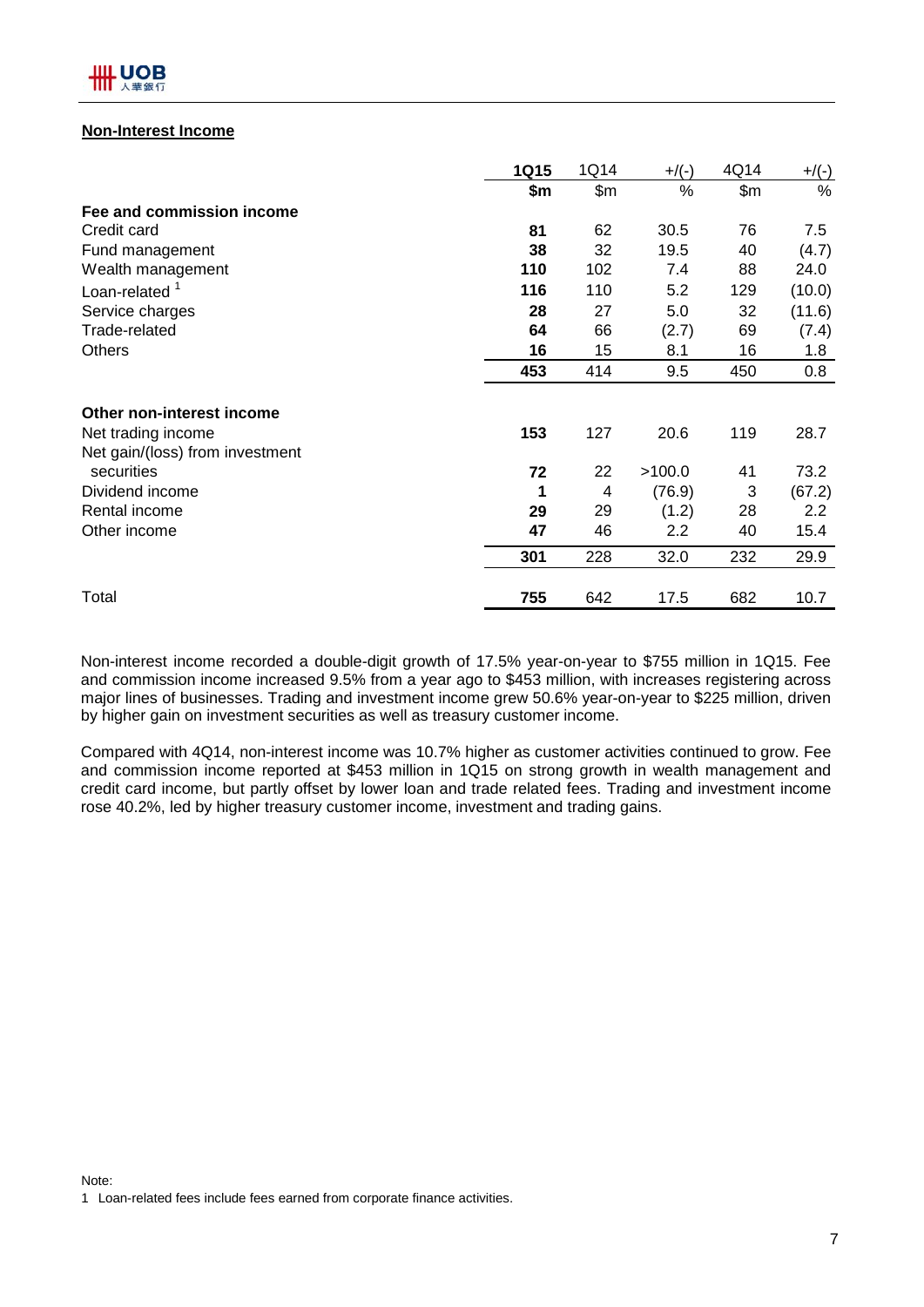## **Operating Expenses**

|                                  | <b>1Q15</b> | 1Q14   | $+/(-)$ | 4Q14   | $+/(-)$ |
|----------------------------------|-------------|--------|---------|--------|---------|
|                                  | \$m         | \$m\$  | $\%$    | \$m\$  | %       |
| <b>Staff costs</b>               | 496         | 454    | 9.2     | 454    | 9.4     |
| Other operating expenses         |             |        |         |        |         |
| Revenue-related                  | 179         | 151    | 18.5    | 175    | 2.3     |
| Occupancy-related                | 75          | 72     | 4.5     | 65     | 15.1    |
| IT-related                       | 63          | 43     | 45.3    | 62     | 1.4     |
| <b>Others</b>                    | 39          | 35     | 12.7    | 49     | (20.1)  |
|                                  | 356         | 301    | 18.3    | 351    | 1.4     |
| Total                            | 852         | 755    | 12.9    | 805    | 5.9     |
|                                  |             |        |         |        |         |
| Of which, depreciation of assets | 44          | 35     | 25.8    | 55     | (19.9)  |
| Manpower (number)                | 25,321      | 24,775 | 546     | 25,009 | 312     |

Total expenses rose 12.9% from a year ago to \$852 million, largely due to higher staff costs, revenue and IT-related expenses to support the Group's continued efforts in deepening its customer franchise and enhancing technology capabilities.

Compared with 4Q14, total expenses increased 5.9% mainly from staff costs due to salary increments in 1Q15 and a release of prior year's bonus accrual last quarter.

Expense-to-income ratio of 43.6% in 1Q15 was stable when compared with 1Q14 and 4Q14.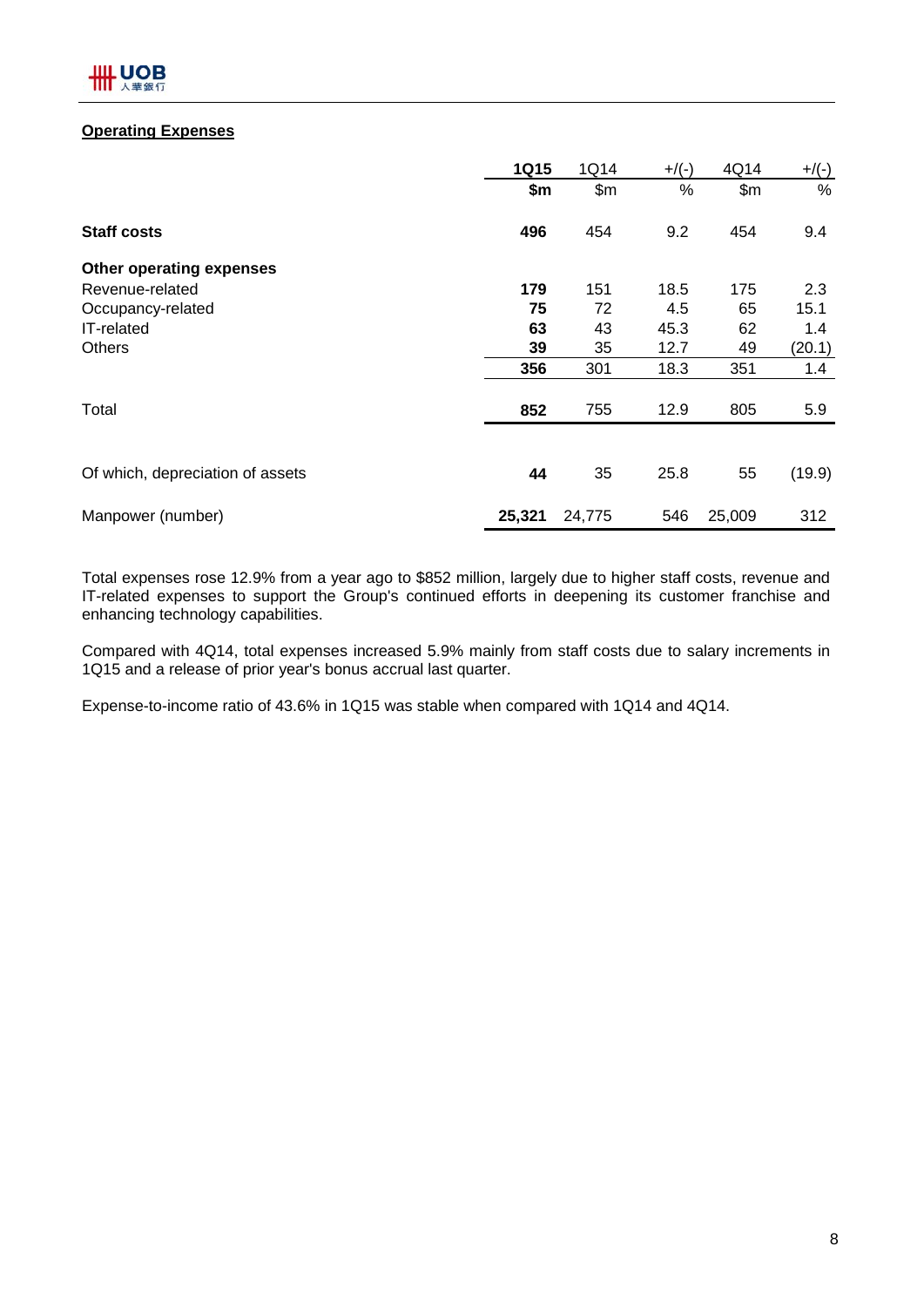

## **Impairment Charges**

|                                             | <b>1Q15</b> | 1Q14  | $+/(-)$ | 4Q14  | $+/(-)$ |
|---------------------------------------------|-------------|-------|---------|-------|---------|
|                                             | \$m         | \$m\$ | $\%$    | \$m\$ | %       |
| Individual impairment on loans <sup>1</sup> |             |       |         |       |         |
| Singapore                                   | 15          | (6)   | >100.0  | 34    | (55.8)  |
| Malaysia                                    | 13          | 5     | >100.0  | 11    | 21.6    |
| Thailand                                    | 19          | (6)   | >100.0  | 16    | 17.9    |
| Indonesia                                   | 12          | 5     | >100.0  | (2)   | >100.0  |
| Greater China <sup>2</sup>                  | 0           | (1)   | >100.0  | 4     | (93.5)  |
| <b>Others</b>                               | 1           | 1     | 94.6    | 10    | (88.0)  |
|                                             | 61          | (2)   | >100.0  | 73    | (16.1)  |
| Individual impairment on                    |             |       |         |       |         |
| securities and others                       | 34          | 35    | (2.6)   | 14    | >100.0  |
| <b>Collective impairment</b>                | 74          | 124   | (40.4)  | 79    | (6.3)   |
| Total                                       | 169         | 157   | 7.6     | 166   | 1.8     |

Total impairment charges increased 7.6% from a year ago to \$169 million on the back of a larger loan book. Individual impairment charges increased to \$61 million from exceptionally low level due to recoveries a year ago.

Against 4Q14, total impairment charges increased marginally by 1.8%. Total loan charge-off rate was maintained at 32 basis points.

Notes:

<sup>1</sup> Individual impairment charges on loans by geography is classified according to where credit risks reside, largely represented by the borrower's country of incorporation/operation (for non-individuals) and residence (for individuals).

<sup>2</sup> Comprise China, Hong Kong and Taiwan.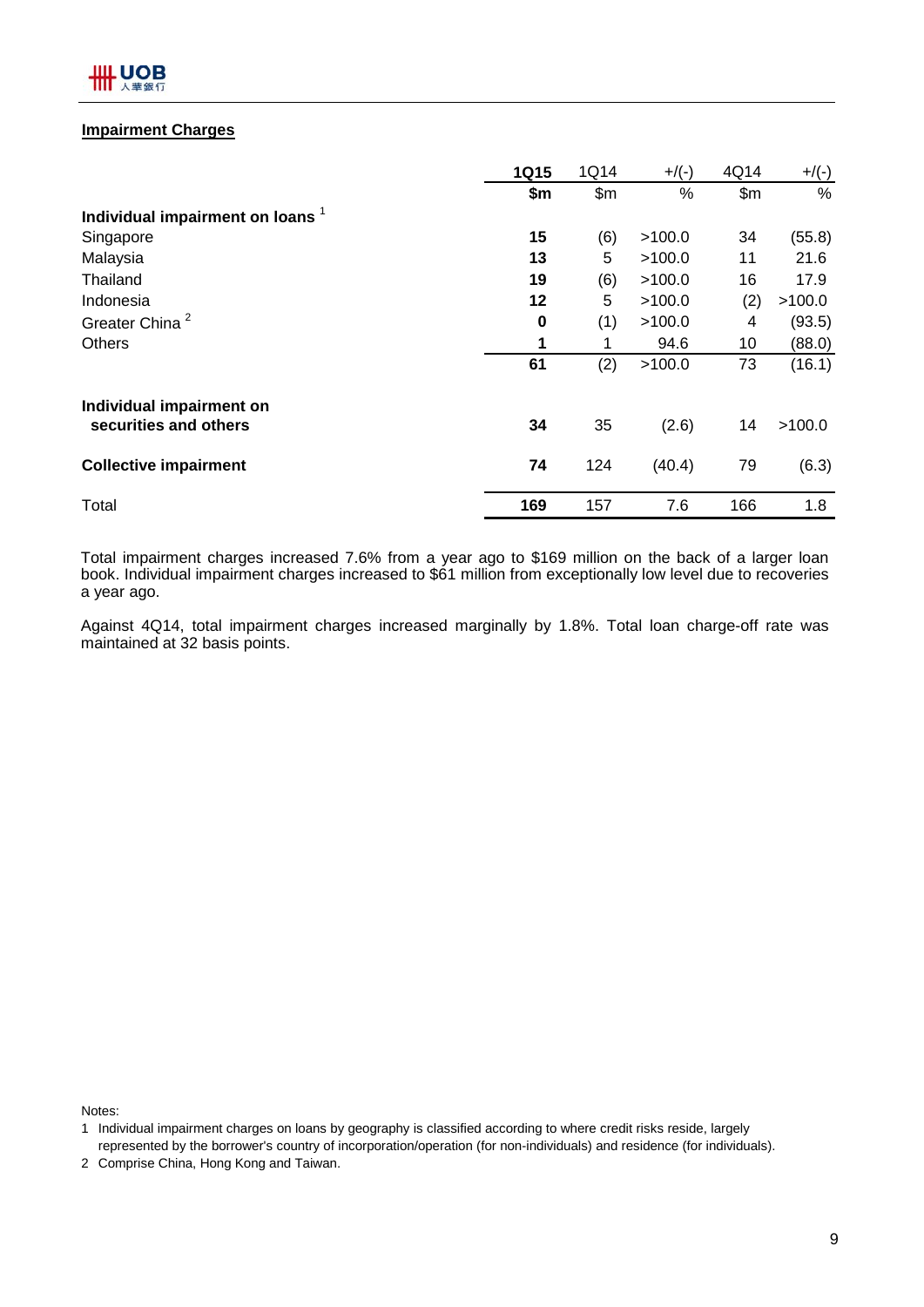## .UOB

## **Customer Loans**

|                                       | <b>Mar-15</b> | Dec-14  | Mar-14  |
|---------------------------------------|---------------|---------|---------|
|                                       | \$m           | \$m     | \$m     |
| Gross customer loans                  | 203,324       | 199,343 | 188,597 |
| Less: Individual impairment           | 699           | 657     | 779     |
| Collective impairment                 | 2,890         | 2,783   | 2,548   |
| Net customer loans                    | 199,735       | 195,903 | 185,270 |
| <b>By industry</b>                    |               |         |         |
| Transport, storage and communication  | 10,185        | 10,014  | 8,178   |
| Building and construction             | 26,195        | 25,160  | 23,949  |
| Manufacturing                         | 17,080        | 17,139  | 16,879  |
| <b>Financial institutions</b>         | 30,363        | 29,551  | 30,375  |
| General commerce                      | 27,494        | 27,119  | 23,556  |
| Professionals and private individuals | 26,184        | 26,008  | 24,626  |
| Housing loans                         | 55,830        | 54,711  | 51,602  |
| <b>Others</b>                         | 9,992         | 9,641   | 9,431   |
| Total (gross)                         | 203,324       | 199,343 | 188,597 |
| <b>By currency</b>                    |               |         |         |
| Singapore dollar                      | 108,158       | 106,785 | 104,373 |
| US dollar                             | 34,026        | 33,471  | 29,018  |
| Malaysian ringgit                     | 24,138        | 24,364  | 23,634  |
| Thai baht                             | 10,851        | 10,155  | 9,369   |
| Indonesian rupiah                     | 4,730         | 4,777   | 4,742   |
| <b>Others</b>                         | 21,421        | 19,791  | 17,462  |
| Total (gross)                         | 203,324       | 199,343 | 188,597 |
| <b>By maturity</b>                    |               |         |         |
| Within 1 year                         | 69,463        | 66,066  | 63,523  |
| Over 1 year but within 3 years        | 37,428        | 39,220  | 38,583  |
| Over 3 years but within 5 years       | 24,690        | 24,341  | 20,699  |
| Over 5 years                          | 71,743        | 69,715  | 65,793  |
| Total (gross)                         | 203,324       | 199,343 | 188,597 |
| By geography $1$                      |               |         |         |
| Singapore                             | 114,467       | 109,700 | 109,724 |
| Malaysia                              | 25,909        | 25,768  | 24,831  |
| <b>Thailand</b>                       | 11,399        | 10,836  | 9,988   |
| Indonesia                             | 10,975        | 11,100  | 10,337  |
| <b>Greater China</b>                  | 24,263        | 25,308  | 17,937  |
| <b>Others</b>                         | 16,310        | 16,631  | 15,780  |
| Total (gross)                         | 203,324       | 199,343 | 188,597 |

Gross customer loans grew 7.8% year-on-year and 2.0% over the previous quarter to \$203 billion as at 31 March 2015. Loan growth was broad-based across most industries and territories.

Loans from Singapore continued to contribute steadily and rose 4.3% over both comparative quarters to \$114 billion in 1Q15. Loans from the regional countries, which constituted more than a third of the Group loan portfolio, increased 15.0% from a year ago to \$72.5 billion as at 31 March 2015. Compared with the previous quarter, regional loans were little changed.

Note:

<sup>1</sup> Loans by geography is classified according to where credit risks reside, largely represented by the borrower's country of incorporation/operation (for non-individuals) and residence (for individuals).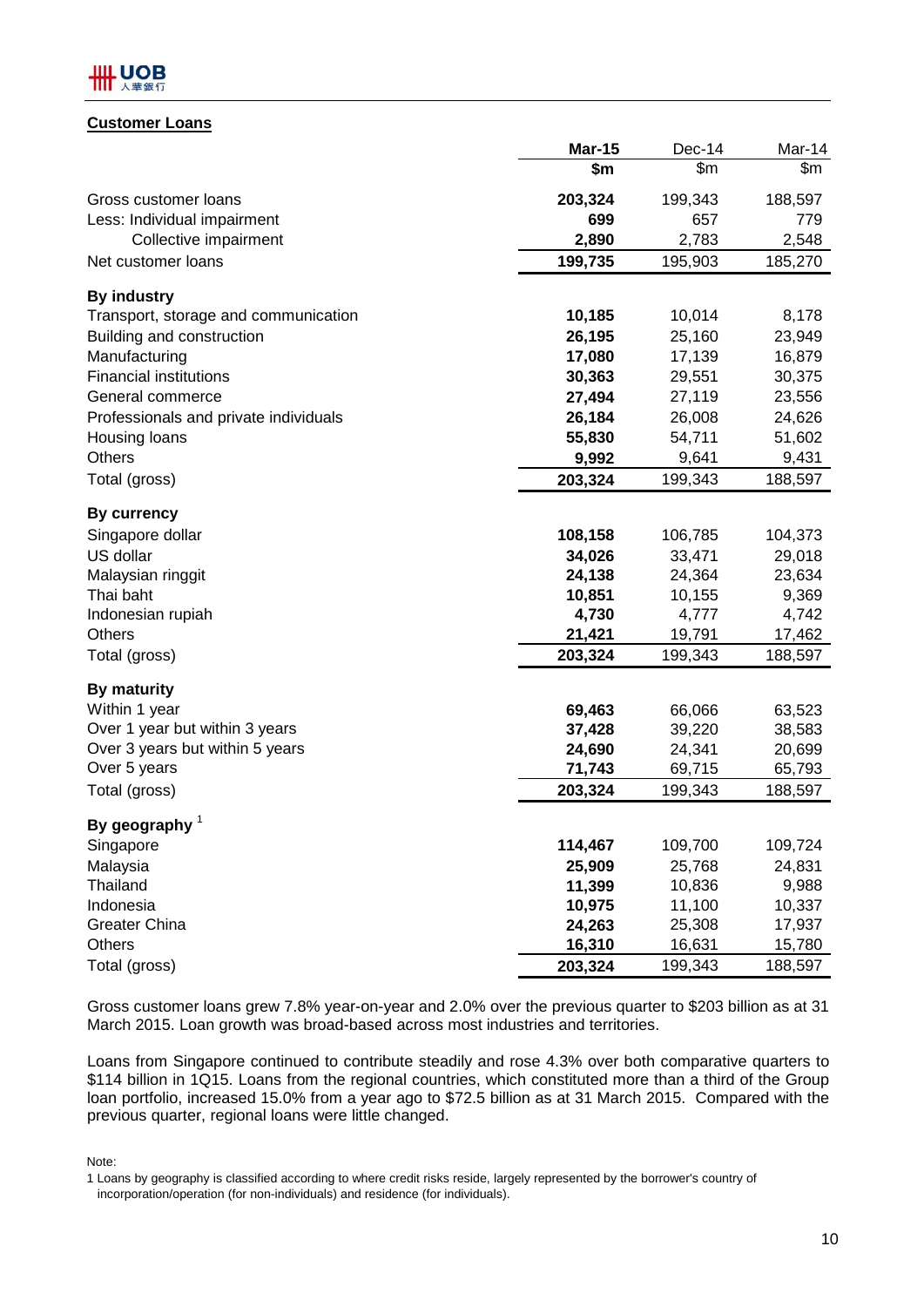

## **Non-Performing Assets**

| \$m<br>Loans ("NPL")<br>2,442<br>Debt securities and others<br>250<br>Non-Performing Assets ("NPA")<br>2,692<br>By grading<br>Substandard<br>1,900<br>187<br>Doubtful<br>605<br>Loss<br>Total<br>2,692 | $\mathsf{Sm}$<br>2,358<br>230<br>2,588<br>1,855<br>197<br>536<br>2,588 | \$m<br>2,077<br>284<br>2,361<br>1,289<br>474 |
|--------------------------------------------------------------------------------------------------------------------------------------------------------------------------------------------------------|------------------------------------------------------------------------|----------------------------------------------|
|                                                                                                                                                                                                        |                                                                        |                                              |
|                                                                                                                                                                                                        |                                                                        |                                              |
|                                                                                                                                                                                                        |                                                                        |                                              |
|                                                                                                                                                                                                        |                                                                        |                                              |
|                                                                                                                                                                                                        |                                                                        |                                              |
|                                                                                                                                                                                                        |                                                                        |                                              |
|                                                                                                                                                                                                        |                                                                        |                                              |
|                                                                                                                                                                                                        |                                                                        | 598                                          |
|                                                                                                                                                                                                        |                                                                        | 2,361                                        |
| By security coverage                                                                                                                                                                                   |                                                                        |                                              |
| Secured<br>1,464                                                                                                                                                                                       | 1,387                                                                  | 1,083                                        |
| 1,228<br>Unsecured                                                                                                                                                                                     | 1,201                                                                  | 1,278                                        |
| Total<br>2,692                                                                                                                                                                                         | 2,588                                                                  | 2,361                                        |
| By ageing                                                                                                                                                                                              |                                                                        |                                              |
| Current<br>494                                                                                                                                                                                         | 536                                                                    | 324                                          |
| 189<br>Within 90 days                                                                                                                                                                                  | 152                                                                    | 140                                          |
| Over 90 to 180 days<br>270                                                                                                                                                                             | 319                                                                    | 245                                          |
| Over 180 days<br>1,739                                                                                                                                                                                 | 1,581                                                                  | 1,652                                        |
| Total<br>2,692                                                                                                                                                                                         | 2,588                                                                  | 2,361                                        |
| <b>Cumulative impairment</b>                                                                                                                                                                           |                                                                        |                                              |
| Individual<br>873                                                                                                                                                                                      | 819                                                                    | 940                                          |
| Collective<br>3,017                                                                                                                                                                                    | 2,910                                                                  | 2,675                                        |
| Total<br>3,890                                                                                                                                                                                         | 3,729                                                                  | 3,615                                        |
| As a % of NPA<br>144.5%                                                                                                                                                                                | 144.1%                                                                 | 153.1%                                       |
| As a % of unsecured NPA<br>316.8%                                                                                                                                                                      | 310.5%                                                                 | 282.9%                                       |

|            | <b>NPL</b> |            | <b>NPL</b> |            | <b>NPL</b> |
|------------|------------|------------|------------|------------|------------|
| <b>NPL</b> | ratio      | <b>NPL</b> | ratio      | <b>NPL</b> | ratio      |
| \$m        | $\%$       | \$m\$      | %          | \$m\$      | $\%$       |
|            |            |            |            |            |            |
| 757        | 7.4        | 714        | 7.1        | 823        | 10.1       |
| 185        | 0.7        | 192        | 0.8        | 133        | 0.6        |
| 301        | 1.8        | 280        | 1.6        | 227        | 1.3        |
| 144        | 0.5        | 143        | 0.5        | 97         | 0.3        |
| 273        | 1.0        | 265        | 1.0        | 259        | 1.1        |
| 229        | 0.9        | 209        | 0.8        | 170        | 0.7        |
| 501        | 0.9        | 507        | 0.9        | 333        | 0.6        |
| 52         | 0.5        | 48         | 0.5        | 35         | 0.4        |
| 2,442      | 1.2        | 2,358      | 1.2        | 2,077      | 1.1        |
|            |            |            |            |            |            |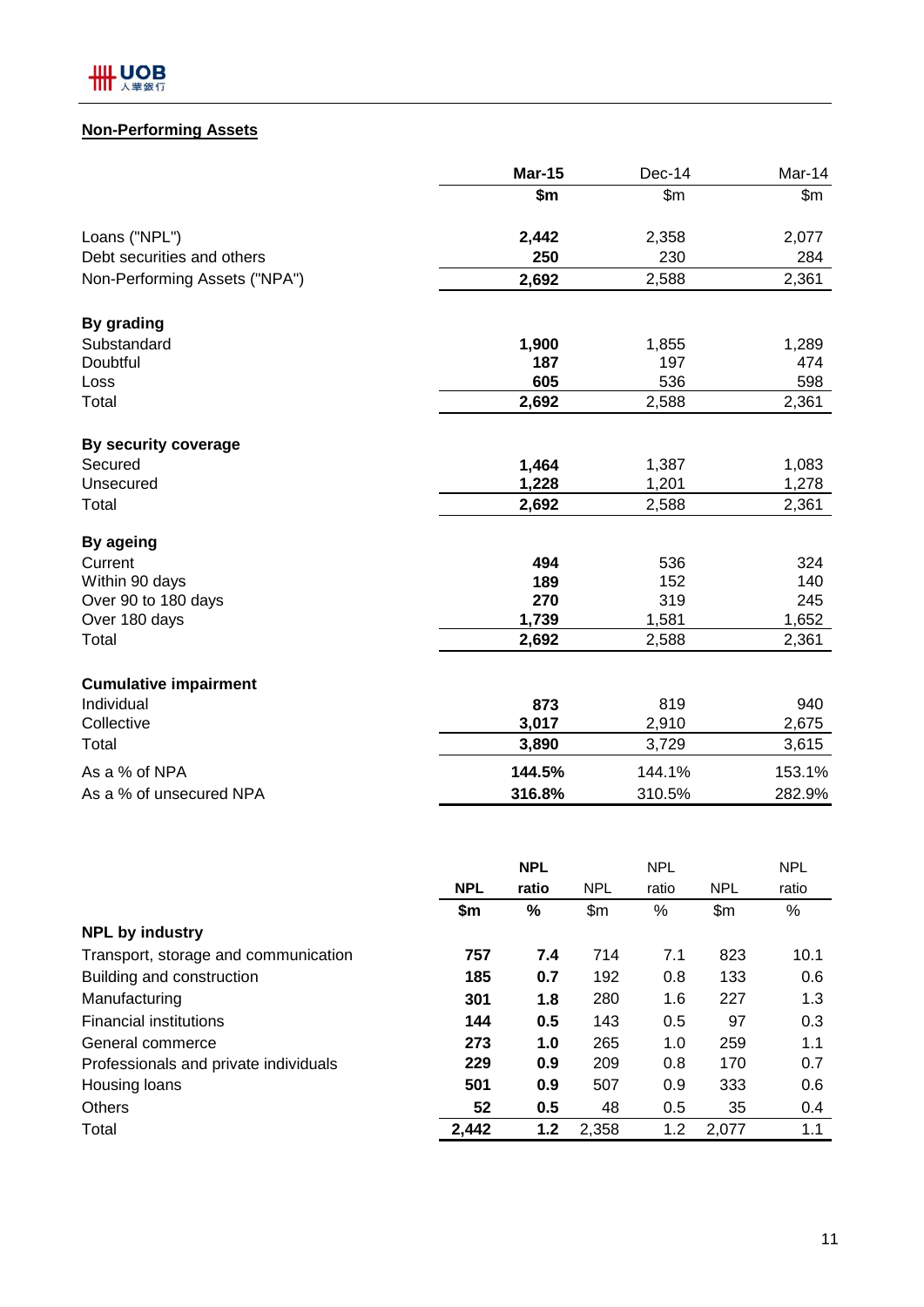

## **Non-Performing Assets** *(cont'd)*

|                      |            |            |            | <b>Total cumulative impairment</b> |
|----------------------|------------|------------|------------|------------------------------------|
|                      |            | <b>NPL</b> | as a % of  | as a % of                          |
|                      | <b>NPL</b> | ratio      | <b>NPL</b> | unsecured NPL                      |
| NPL by geography $1$ | \$m        | $\%$       | %          | $\%$                               |
| Singapore            |            |            |            |                                    |
| <b>Mar-15</b>        | 922        | 0.8        | 246.2      | 807.8                              |
| Dec-14               | 864        | 0.8        | 249.9      | 817.8                              |
| Mar-14               | 489        | 0.4        | 419.8      | 1,128.0                            |
| Malaysia             |            |            |            |                                    |
| <b>Mar-15</b>        | 388        | 1.5        | 135.1      | 467.9                              |
| Dec-14               | 386        | 1.5        | 135.0      | 505.8                              |
| Mar-14               | 407        | 1.6        | 122.1      | 388.3                              |
| Thailand             |            |            |            |                                    |
| <b>Mar-15</b>        | 292        | 2.6        | 119.2      | 236.7                              |
| Dec-14               | 267        | 2.5        | 121.3      | 241.8                              |
| Mar-14               | 211        | 2.1        | 134.1      | 255.0                              |
| Indonesia            |            |            |            |                                    |
| <b>Mar-15</b>        | 313        | 2.9        | 57.5       | 195.7                              |
| Dec-14               | 298        | 2.7        | 55.4       | 150.0                              |
| Mar-14               | 167        | 1.6        | 39.5       | 122.2                              |
| <b>Greater China</b> |            |            |            |                                    |
| <b>Mar-15</b>        | 127        | 0.5        | 109.4      | 213.8                              |
| Dec-14               | 124        | 0.5        | 109.7      | 191.5                              |
| Mar-14               | 117        | 0.7        | 96.6       | 194.8                              |
| <b>Others</b>        |            |            |            |                                    |
| <b>Mar-15</b>        | 400        | 2.5        | 32.0       | 43.7                               |
| Dec-14               | 419        | 2.5        | 32.2       | 45.0                               |
| Mar-14               | 686        | 4.3        | 45.9       | 60.7                               |
| Group NPL            |            |            |            |                                    |
| <b>Mar-15</b>        | 2,442      | 1.2        | 147.0      | 362.5                              |
| Dec-14               | 2,358      | 1.2        | 145.9      | 350.3                              |
| Mar-14               | 2,077      | 1.1        | 160.2      | 316.3                              |

The Group's asset quality remained healthy. NPL ratio was stable at 1.2% with a strong NPL coverage of 147.0%.

Group NPL increased by 17.6% and 3.6% over 1Q14 and 4Q14 respectively to \$2.44 billion, primarily due to a few large NPL accounts in Singapore, Thailand and Indonesia.

Note:

<sup>1</sup> Non-performing loans by geography is classified according to where credit risks reside, largely represented by the borrower's country of incorporation/operation (for non-individuals) and residence (for individuals).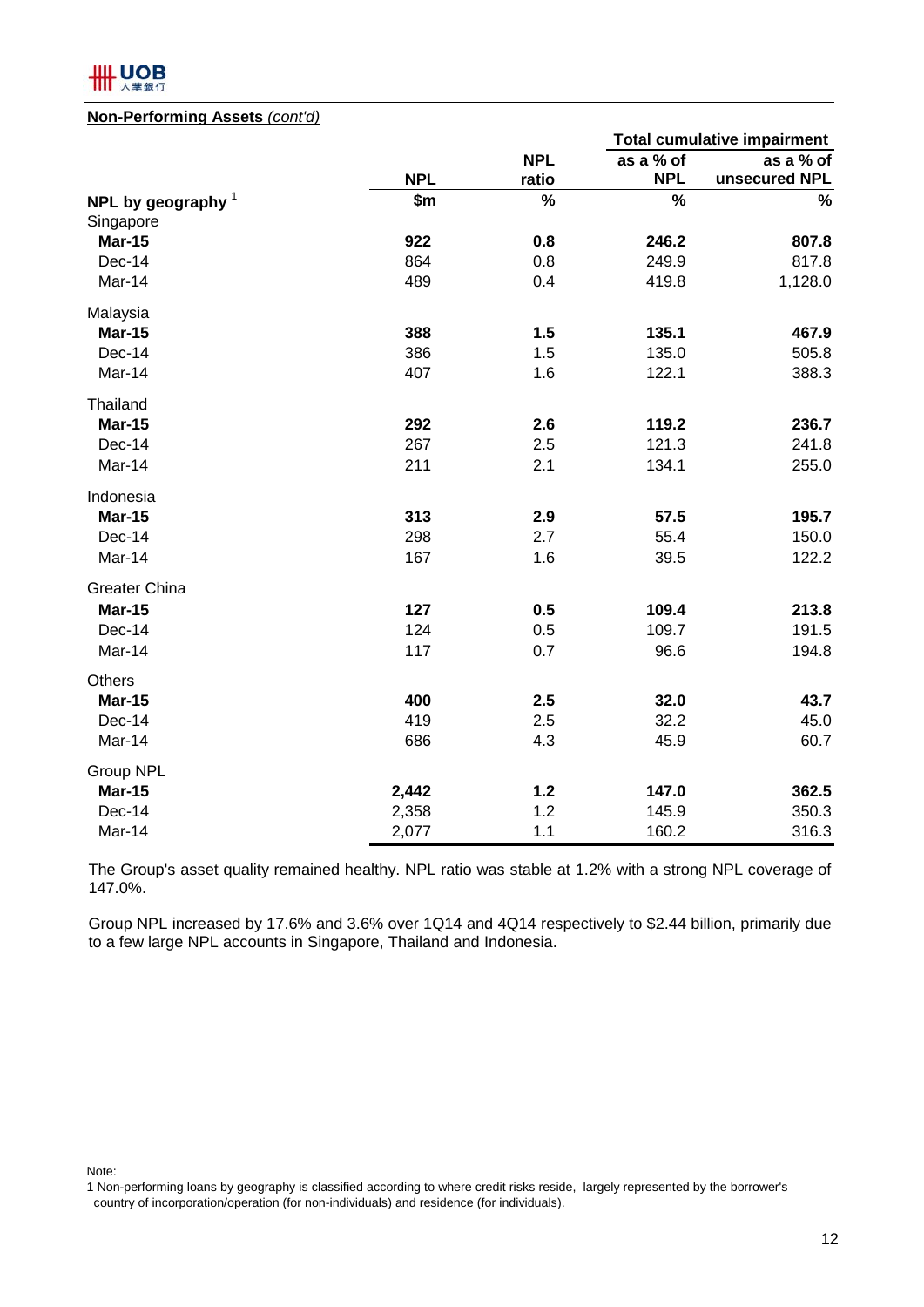## **HILL UOB**

## **Customer Deposits**

|                                 | <b>Mar-15</b> | $Dec-14$ | Mar-14  |
|---------------------------------|---------------|----------|---------|
|                                 | \$m           | \$m      | \$m     |
| By product                      |               |          |         |
| <b>Fixed deposits</b>           | 133,259       | 129,787  | 115,235 |
| Savings deposits                | 53,362        | 51,654   | 47,753  |
| <b>Current accounts</b>         | 45,253        | 45,482   | 46,412  |
| <b>Others</b>                   | 7,536         | 6,827    | 7,218   |
| Total                           | 239,410       | 233,750  | 216,617 |
| By maturity                     |               |          |         |
| Within 1 year                   | 232,225       | 226,593  | 210,581 |
| Over 1 year but within 3 years  | 5,625         | 5,521    | 4,759   |
| Over 3 years but within 5 years | 494           | 646      | 431     |
| Over 5 years                    | 1,066         | 989      | 847     |
| Total                           | 239,410       | 233,750  | 216,617 |
| <b>By currency</b>              |               |          |         |
| Singapore dollar                | 112,193       | 112,608  | 109,366 |
| US dollar                       | 58,267        | 49,068   | 40,987  |
| Malaysian ringgit               | 26,990        | 27,199   | 26,683  |
| Thai baht                       | 11,536        | 10,970   | 9,153   |
| Indonesian rupiah               | 4,861         | 4,822    | 4,634   |
| <b>Others</b>                   | 25,564        | 29,082   | 25,796  |
| Total                           | 239,410       | 233,750  | 216,617 |
| Group Loan/Deposit ratio (%)    | 83.4          | 83.8     | 85.5    |
| SGD Loan/Deposit ratio (%)      | 94.5          | 93.0     | 93.7    |
| USD Loan/Deposit ratio (%)      | 58.0          | 67.7     | 70.2    |

Customer deposits rose 10.5% from a year ago, in line with loan growth and mainly contributed by Singapore-dollar and US-dollar deposits. Compared with the previous quarter, customer deposits continued to grow 2.4% mainly led by US-dollar deposits.

As at 31 March 2015, Group's loan-to-deposit ratio and SGD loan-to-deposit ratio remained healthy at 83.4% and 94.5% respectively, while USD loan-to-deposit ratio was lower at 58.0%.

## **Debts Issued (Unsecured)**

|                               | <b>Mar-15</b> | $Dec-14$ | Mar-14 |
|-------------------------------|---------------|----------|--------|
|                               | \$m           | \$m\$    | \$m    |
| Subordinated debts            | 4,520         | 4,640    | 6,317  |
| Commercial papers             | 7,686         | 10,502   | 12,174 |
| Fixed and floating rate notes | 4,119         | 4,211    | 2,523  |
| <b>Others</b>                 | 2,371         | 1,601    | 1,983  |
| Total                         | 18,696        | 20,953   | 22,997 |
| Due within 1 year             | 9,832         | 12,393   | 14,315 |
| Due after 1 year              | 8,864         | 8,560    | 8,682  |
| Total                         | 18,696        | 20,953   | 22,997 |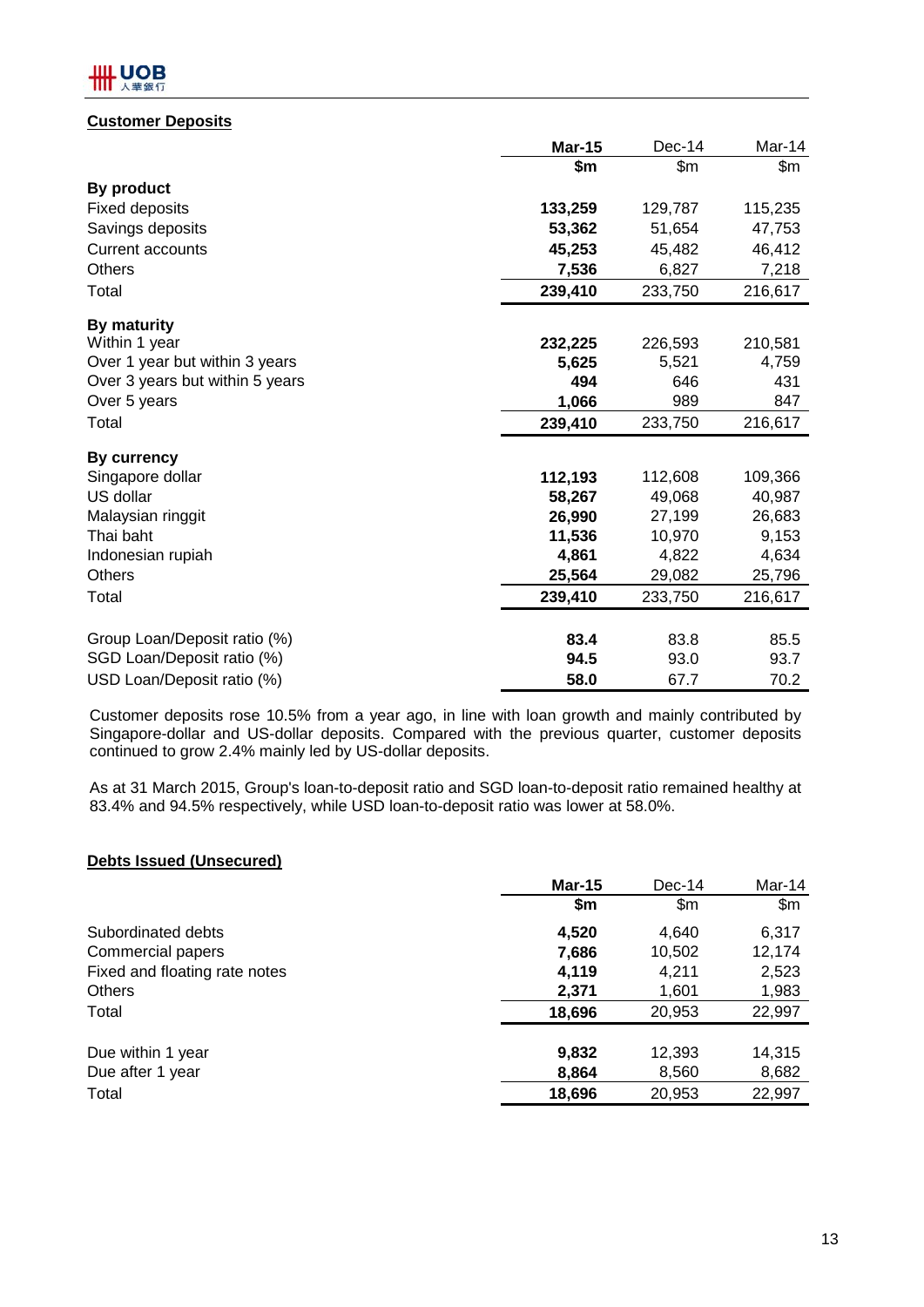## **Shareholders' Equity**

|                                                    | <b>Mar-15</b> | Dec-14 | Mar-14 |
|----------------------------------------------------|---------------|--------|--------|
|                                                    | \$m           | \$m    | \$m    |
| Shareholders' equity                               | 30,830        | 29.569 | 27,253 |
| Add: Revaluation surplus                           | 4.234         | 4.224  | 4.196  |
| Shareholders' equity including revaluation surplus | 35,064        | 33.793 | 31,449 |

Shareholders' equity was \$30.8 billion as at 31 March 2015, up 13.1% from a year ago. The increase was largely led by higher net profits, improved valuation on the available-for-sale investments, coupled with the issuance of new ordinary shares pursuant to the scrip dividend scheme. Compared with 4Q14, shareholders' equity rose 4.3%.

As at 31 March 2015, revaluation surplus of \$4.23 billion relates to Group's properties, are not recognised in the financial statements.

## **Changes in Issued Shares of the Bank**

|             | <b>Number of shares</b> |  |  |
|-------------|-------------------------|--|--|
| <b>1Q15</b> |                         |  |  |
| '000        | '000                    |  |  |
|             |                         |  |  |
| 1,614,544   | 1,590,494               |  |  |
|             |                         |  |  |
| (11, 857)   | (14,069)                |  |  |
| (596)       |                         |  |  |
|             |                         |  |  |
| 173         | 191                     |  |  |
| (12, 280)   | (13, 878)               |  |  |
| 1,602,263   | 1,576,616               |  |  |
|             |                         |  |  |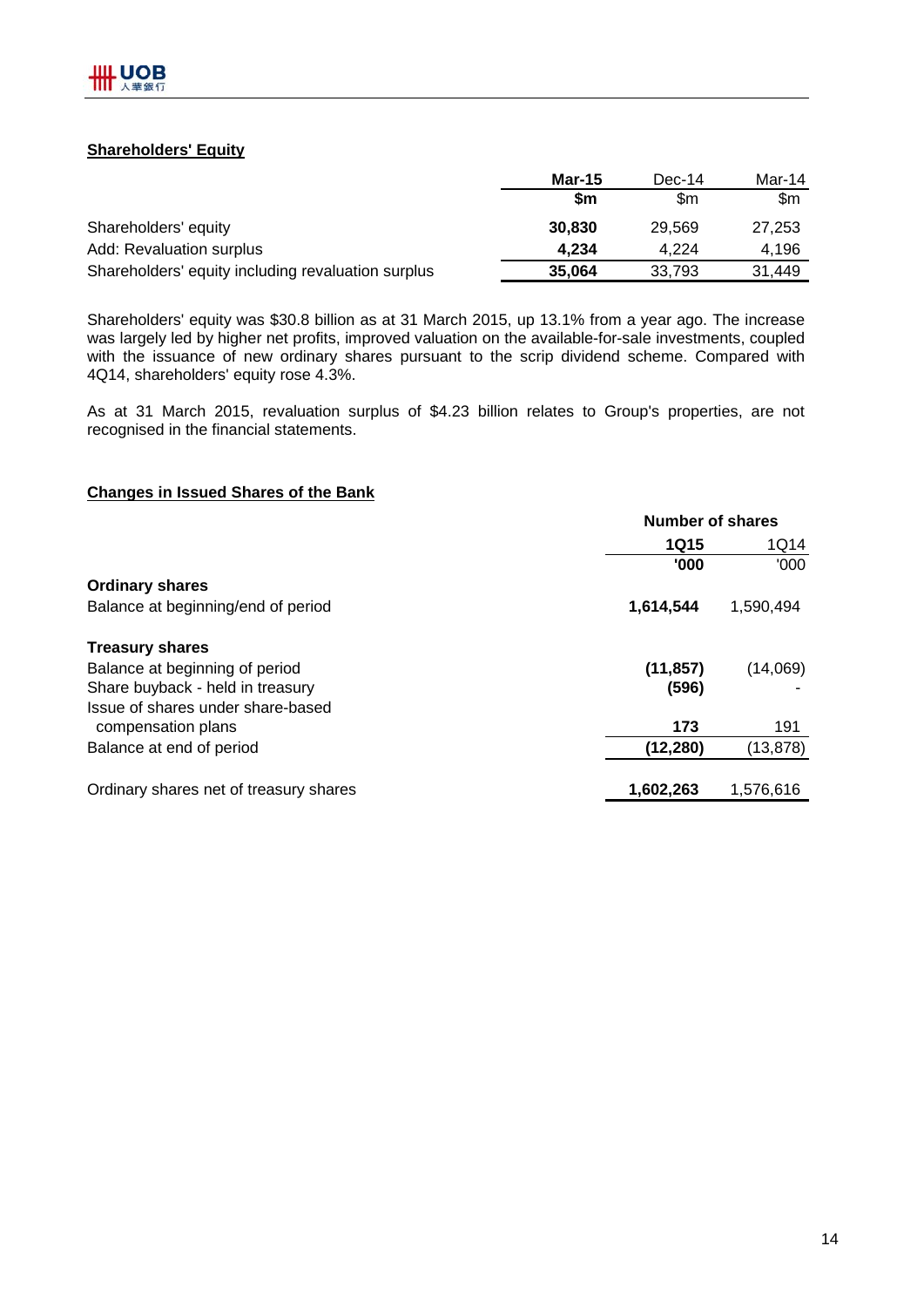

### **Performance by Operating Segment**

The Group is organised to be segment-led across key markets. Global segment heads are responsible for driving business, with decision-making balanced with a geographical perspective. For internal management purposes, the following segments represent the key customer segments and business activities:

### **Group Retail ("GR")**

GR segment covers Consumer, Privilege, Business and Private Banking. Consumer Banking serves the individual customers, while Business Banking serves small enterprises with a wide range of products and services, including deposits, loans, investments, credit and debit cards and insurance products. Privilege Banking provides an extended range of financial services, including wealth management, and restricted products such as structured notes, funds of hedge funds, and insurance plans to the wealthy and affluent customers. Private Banking caters to the high net worth individuals and accredited investors, offering financial and portfolio planning, including investment management, asset management and estate planning.

Segment profit increased 9.9% to \$332 million in 1Q15, mainly driven by higher net interest income as well as higher non-interest income from treasury and credit cards products. The increase was partly negated by higher business volume-related costs.

### **Group Wholesale Banking ("GWB")**

GWB segment encompasses Commercial Banking, Corporate Banking and Financial Institutions client segments as well as Transaction Banking, Structured Trade Commodities Finance, Investment Banking and Specialised Asset Finance. Commercial Banking serves medium and large enterprises, while Corporate Banking includes large local corporations, multi-national corporations and government-linked companies and agencies. Financial Institutions include bank and non-bank financial institutions, including, insurance companies, fund managers and sovereign wealth funds. GWB provides customers with a broad range of products and services that include cash management and liquidity solutions; payments, current accounts, and deposit services; trade finance and structure finance solutions; working capital and term lending, and specialised asset finance. Investment Banking provides corporate finance services that include lead managing and underwriting equity offerings and corporate advisory M&A services. Debt Capital Markets specialises in solution-based structures to meet clients' financing requirements in structuring, underwriting and arranging syndicated loans for general corporate needs, leveraged buy-outs, project and structured finance, and underwriting and lead managing bond issues.

Segment net profit grew 4.8% to \$585 million in 1Q15, driven by net interest income and increased cross-sell income from global markets products and transaction banking. Revenue growth was partly offset by higher impairment charges and higher operating expenses. Increased operating expenses primarily resulted from the continued investment in product capabilities and hiring of new talent as the business expanded regionally.

### **Global Markets and Investment Management ("GMIM")**

GMIM segment provides a comprehensive range of global markets products and services, including foreign exchange, money market, fixed income, derivatives, margin trading, futures broking, precious metals products, as well as an array of structured products. It is a dominant player in Singapore dollar instruments as well as a provider of banknote services in the region. It also engages in asset management, proprietary investment activities and management of excess liquidity and capital funds. Income from global markets products and services offered to customers of other operating segments, such as Group Retail and Group Wholesale Banking, is reflected in the respective customer segments.

Seament profit increased 70.0% to \$119 million in 1Q15, mainly attributed to higher gain on investment securities, offset by lower income from market making activities.

#### **Others**

Others include property-related activities, insurance businesses and income and expenses not attributable to other operating segments mentioned above.

Other segment recorded a loss of \$98 million in 1Q15, as compared to a loss of \$48 million in 1Q14, mainly due to lower associates' profit.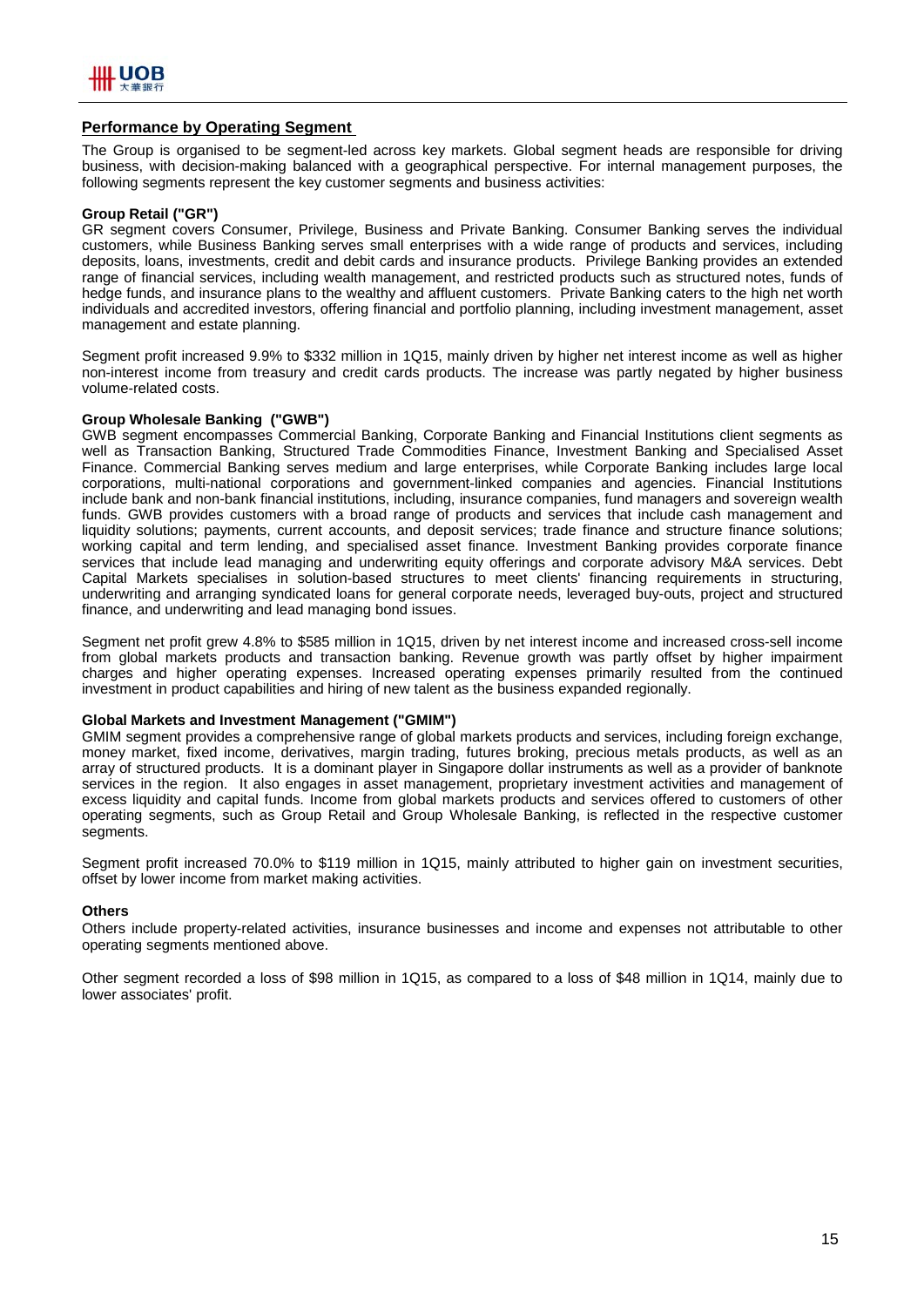

## **Performance by Operating Segment** 1,2 *(cont'd)*

|                                                | <b>GR</b><br>\$m | <b>GWB</b><br>\$m       | <b>GMIM</b><br>\$m | <b>Others</b><br>\$m | <b>Elimination</b><br>\$m | <b>Total</b><br>\$m |
|------------------------------------------------|------------------|-------------------------|--------------------|----------------------|---------------------------|---------------------|
| <b>1Q15</b>                                    |                  |                         |                    |                      |                           |                     |
| Operating income                               | 797              | 796                     | 238                | 167                  | (42)                      | 1,956               |
| Operating expenses                             | (427)            | (180)                   | (110)              | (177)                | 42                        | (852)               |
| Impairment charges                             | (38)             | (31)                    | (1)                | (99)                 |                           | (169)               |
| Share of profit of associates and              |                  |                         |                    |                      |                           |                     |
| joint ventures                                 |                  |                         | (8)                | 12                   |                           | 4                   |
| Profit before tax                              | 332              | 585                     | 119                | (98)                 |                           | 938                 |
| Tax                                            |                  |                         |                    |                      |                           | (133)               |
| Profit for the financial period                |                  |                         |                    |                      |                           | 805                 |
|                                                | 90,574           | 127,431                 | 92,530             | 2,738                | (5,026)                   | 308,247             |
| <b>Segment assets</b><br>Intangible assets     | 1,319            |                         | 660                | 82                   |                           |                     |
| Investment in associates and                   |                  | 2,090                   |                    |                      |                           | 4,151               |
| joint ventures                                 |                  |                         | 340                | 858                  |                           | 1,198               |
| <b>Total assets</b>                            | 91,893           | 129,521                 | 93,530             | 3,678                | (5,026)                   | 313,596             |
| <b>Segment liabilities</b>                     | 111,848          | 130,779                 | 35,370             | 10,274               | (5, 713)                  | 282,558             |
|                                                |                  |                         |                    |                      |                           |                     |
| <b>Other information</b>                       |                  |                         |                    |                      |                           |                     |
| Inter-segment operating income                 | 91               | (16)                    | (170)              | 137                  | (42)                      |                     |
| Gross customer loans                           | 90,396           | 112,090                 | 828                | 10                   | ۰                         | 203,324             |
| Non-performing assets                          | 811              | 1,770                   | 25                 | 86                   |                           | 2,692               |
| Capital expenditure                            | 5                | $\mathbf{2}$            | $6\phantom{1}6$    | 37                   |                           | 50                  |
| Depreciation of assets                         | 3                | $\overline{\mathbf{2}}$ | 1                  | 38                   |                           | 44                  |
| <b>1Q14</b>                                    |                  |                         |                    |                      |                           |                     |
| Operating income                               | 719              | 717                     | 196                | 163                  | (43)                      | 1,752               |
| Operating expenses                             | (381)            | (163)                   | (92)               | (162)                | 43                        | (755)               |
| Impairment charges                             | (36)             | 4                       | (34)               | (91)                 |                           |                     |
| Share of profit of associates and              |                  |                         |                    |                      |                           | (157)               |
| joint ventures                                 |                  |                         | 1                  | 42                   | $\overline{\phantom{a}}$  | 43                  |
| Profit before tax                              | 302              | 558                     | 70                 | (48)                 | $\overline{a}$            | 882                 |
| Tax                                            |                  |                         |                    |                      |                           | (89)                |
| Profit for the financial period                |                  |                         |                    |                      |                           | 794                 |
| <b>Segment assets</b>                          | 84,192           | 126,423                 | 82,449             | 1,933                | (4, 146)                  | 290,851             |
| Intangible assets                              | 1,320            | 2,091                   | 661                | 80                   |                           | 4,152               |
| Investment in associates and<br>joint ventures |                  |                         | 9                  | 987                  |                           | 996                 |
| <b>Total assets</b>                            | 85,512           | 128,514                 | 83,119             | 3,000                | (4, 146)                  | 295,999             |
|                                                |                  |                         |                    |                      |                           |                     |
| <b>Segment liabilities</b>                     | 103,519          | 92,935                  | 67,096             | 9,773                | (4,776)                   | 268,547             |
| <b>Other information</b>                       |                  |                         |                    |                      |                           |                     |
| Inter-segment operating income                 | 78               | (84)                    | (84)               | 133                  | (43)                      |                     |
| Gross customer loans                           | 83,620           | 104,729                 | 234                | 14                   |                           | 188,597             |
| Non-performing assets                          | 589              | 1,671                   | 20                 | 81                   |                           | 2,361               |
| Capital expenditure                            | 5                | 1                       | 2                  | 51                   |                           | 59                  |
| Depreciation of assets                         | 2                | 1                       | 1                  | 31                   |                           | 35                  |

Notes:

1 Transfer prices between operating segments are on arm's length basis in a manner similar to transactions with third parties.

2 Long Term Investment has been reclassified from Others to GMIM and prior period comparatives have been restated accordingly.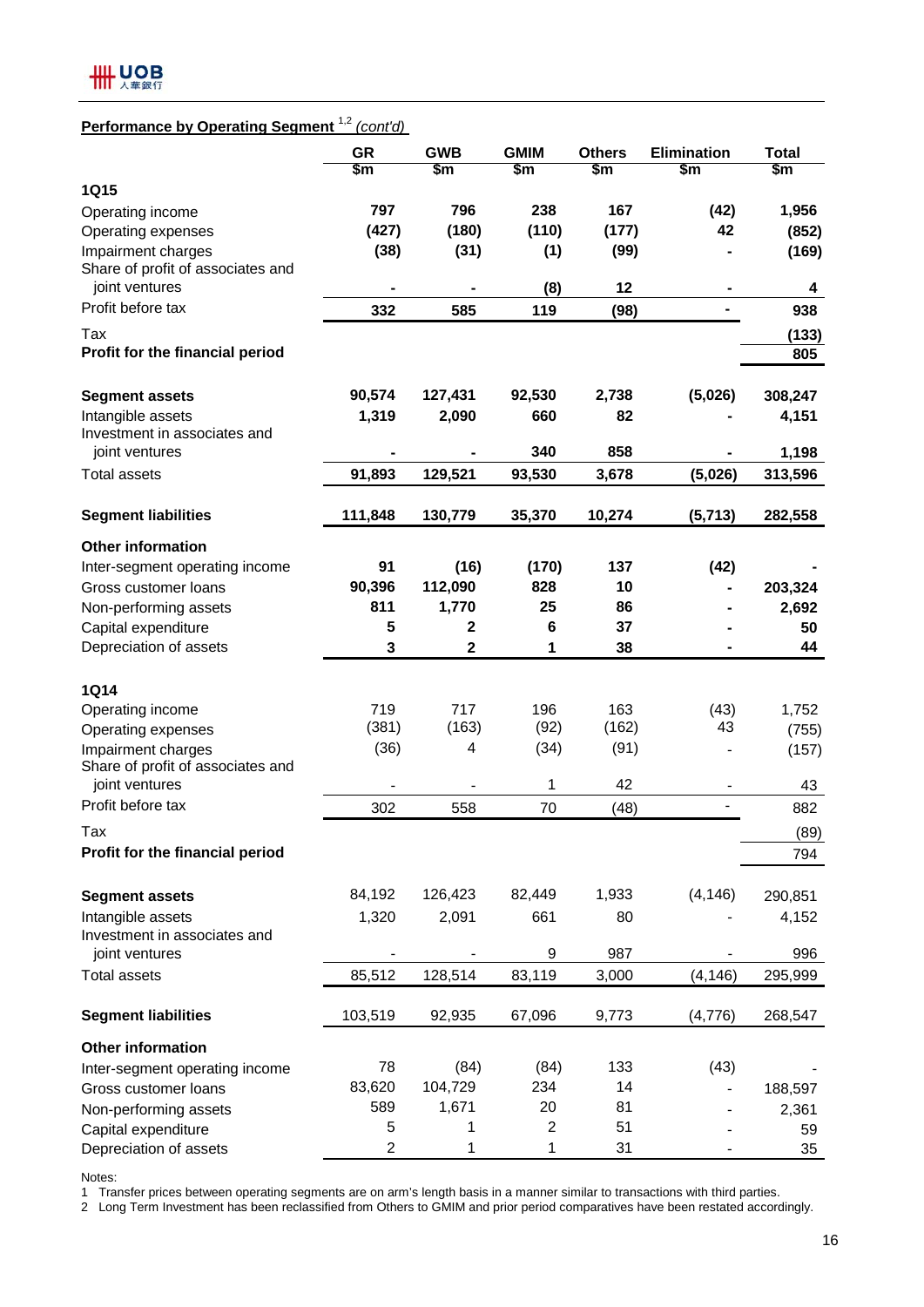## **Performance by Geographical Segment** <sup>1</sup>

|                               | <b>1Q15</b> | 1Q14  | 4Q14  |
|-------------------------------|-------------|-------|-------|
|                               | \$m         | \$m\$ | \$m\$ |
| <b>Total operating income</b> |             |       |       |
| Singapore                     | 1,120       | 1,004 | 1,022 |
| Malaysia                      | 261         | 242   | 276   |
| Thailand                      | 193         | 158   | 187   |
| Indonesia                     | 97          | 99    | 106   |
| <b>Greater China</b>          | 171         | 160   | 142   |
| <b>Others</b>                 | 115         | 89    | 117   |
| Total                         | 1,956       | 1,752 | 1,850 |
|                               |             |       |       |
| Profit before tax             |             |       |       |
| Singapore                     | 557         | 475   | 535   |
| Malaysia                      | 143         | 160   | 124   |
| Thailand                      | 51          | 57    | 39    |
| Indonesia                     | 10          | 24    | 44    |
| Greater China                 | 104         | 101   | 61    |
| <b>Others</b>                 | 72          | 66    | 119   |
| Total                         | 938         | 882   | 922   |

The Group's total operating income grew 11.6% over 1Q14 to \$1.96 billion, which was largely contributed by Singapore growth of 11.6% and regional growth of 9.6%. In terms of pre-tax profit, the Group reported an increase of 6.3% from a year ago with overseas contributing 40.6% to the Group's pre-tax profit. Compared with 4Q14, the Group's pre-tax profit rose 1.7% across Singapore and the region.

|                      | <b>Mar-15</b> | $Dec-14$       | Mar-14  |
|----------------------|---------------|----------------|---------|
|                      | \$m           | $\mathsf{S}$ m | \$m\$   |
| <b>Total assets</b>  |               |                |         |
| Singapore            | 188,222       | 187,529        | 182,002 |
| Malaysia             | 35,322        | 37,269         | 36,969  |
| Thailand             | 16,990        | 15,915         | 15,448  |
| Indonesia            | 8,443         | 8,143          | 7,810   |
| <b>Greater China</b> | 32,351        | 31,977         | 29,189  |
| <b>Others</b>        | 28,117        | 21,754         | 20,428  |
|                      | 309,446       | 302,587        | 291,847 |
| Intangible assets    | 4,151         | 4,149          | 4,152   |
| Total                | 313,596       | 306,736        | 295,999 |

Note:

<sup>1</sup> Based on the location where the transactions and assets are booked which approximates that based on the location of the customers and assets. Information is stated after elimination of inter-segment transactions.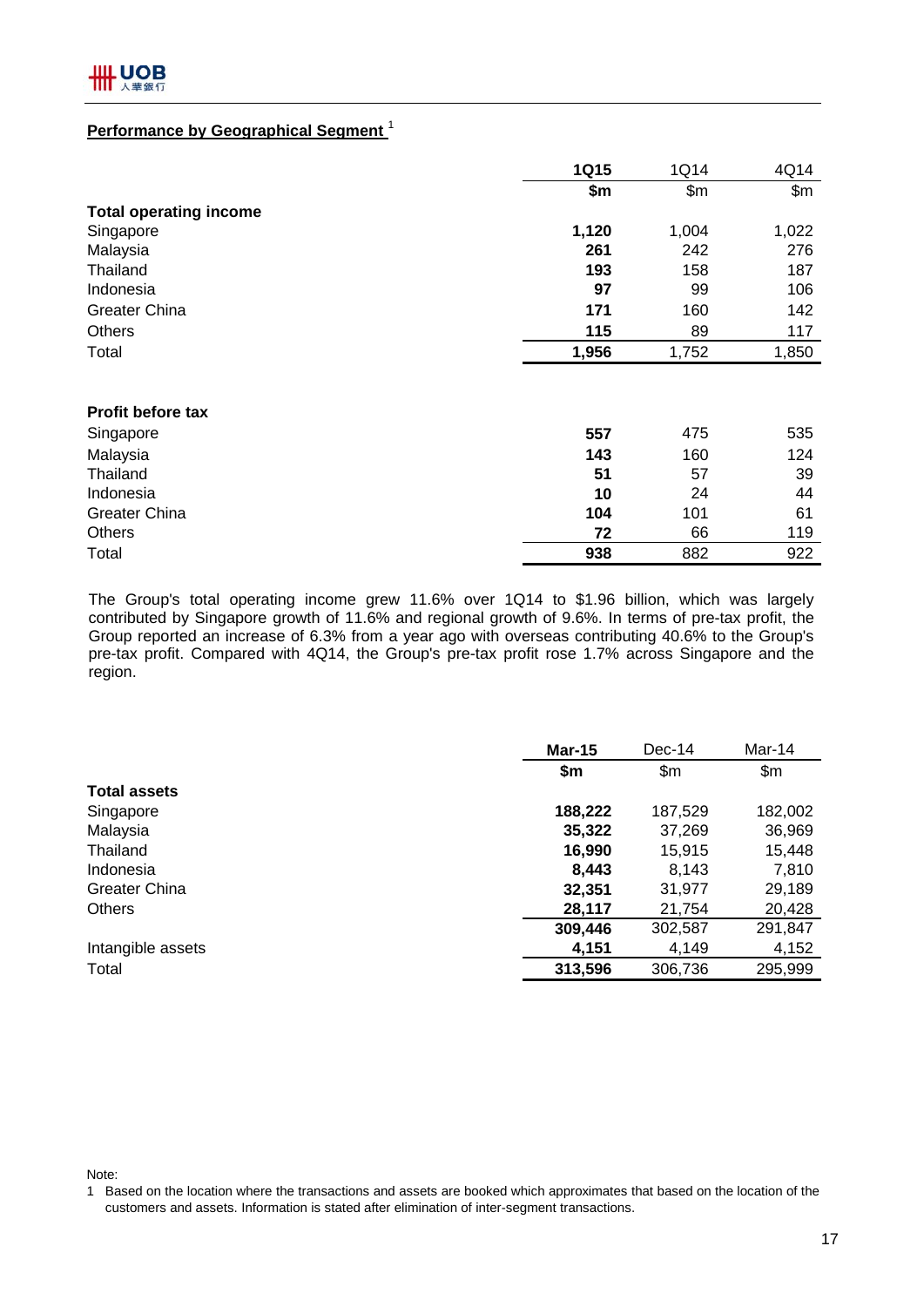## **Capital Adequacy and Leverage Ratios** 1,2,3

|                                                           | <b>Mar-15</b> | $Dec-14$      | Mar-14    |
|-----------------------------------------------------------|---------------|---------------|-----------|
|                                                           | \$m           | $\mathsf{Sm}$ | \$m       |
| Share capital                                             | 3,704         | 3,715         | 3,159     |
| Disclosed reserves/others                                 | 24,833        | 23,590        | 21,791    |
| Regulatory adjustments                                    | (2,600)       | (2,408)       | (2, 343)  |
| <b>Common Equity Tier 1 Capital ("CET1")</b>              | 25,937        | 24,897        | 22,607    |
| Preference shares/others                                  | 2,180         | 2,180         | 2,180     |
| Regulatory adjustments - capped                           | (2, 180)      | (2, 180)      | (2, 180)  |
| <b>Additional Tier 1 Capital ("AT1")</b>                  | -             |               |           |
| <b>Tier 1 Capital</b>                                     | 25,937        | 24,897        | 22,607    |
| Subordinated notes                                        | 4,475         | 4,405         | 5,170     |
| Provisions/others                                         | 937           | 918           | 834       |
| Regulatory adjustments                                    | (202)         | (12)          | (13)      |
| <b>Tier 2 Capital</b>                                     | 5,210         | 5,311         | 5,992     |
| <b>Eligible Total Capital</b>                             | 31,147        | 30,208        | 28,598    |
| <b>Risk-Weighted Assets ("RWA")</b>                       | 181,892       | 178,792       | 161,498   |
| <b>Capital Adequacy Ratios ("CAR")</b>                    |               |               |           |
| CET <sub>1</sub>                                          | 14.3%         | 13.9%         | 14.0%     |
| Tier 1                                                    | 14.3%         | 13.9%         | 14.0%     |
| Total                                                     | 17.1%         | 16.9%         | 17.7%     |
| Proforma CET1 (based on final rules effective 1 Jan 2018) | 12.8%         | 12.6%         | 12.5%     |
| <b>Leverage Exposure</b>                                  | 339,409       | <b>NA</b>     | <b>NA</b> |
| <b>Leverage Ratio</b>                                     | 7.6%          | <b>NA</b>     | <b>NA</b> |

The Group's CET1, Tier 1 and Total CAR as at 31 March 2015 were well above the regulatory minimum requirements.

Compared to a year ago, total capital increased largely from retained earnings and issuance of Basel III-compliant instruments, partly offset by redemption of old-style Tier-2 subordinated notes during 2014. RWA was higher as a result of asset growth.

Compared with 31 December 2014, capital ratios improved due to first quarter's retained earnings. This was partially offset by higher RWA mainly from loan growth.

The Group's leverage ratio stood at 7.6%, well above the minimum 3% required by the Basel Committee.

Notes:

2 Leverage ratio is calculated based on the revised MAS Notice 637 which took effect from 1 January 2015. A minimum requirement of 3% is applied during the parallel run period from 1 January 2013 to 1 January 2017.

<sup>1</sup> For year 2015, banks incorporated in Singapore are to maintain minimum CAR of CET1 at 6.5% (2014: 5.5%), Tier 1 at 8% (2014: 7%) and Total at 10%. By year 2019, including the capital conservation buffer of 2.5%, the minimum CAR will be CET1 at 9%, Tier 1 at 10.5% and Total at 12.5%.

<sup>3</sup> More regulatory disclosure is available in the UOB website at www.uobgroup.com/investor/financial/overview.html.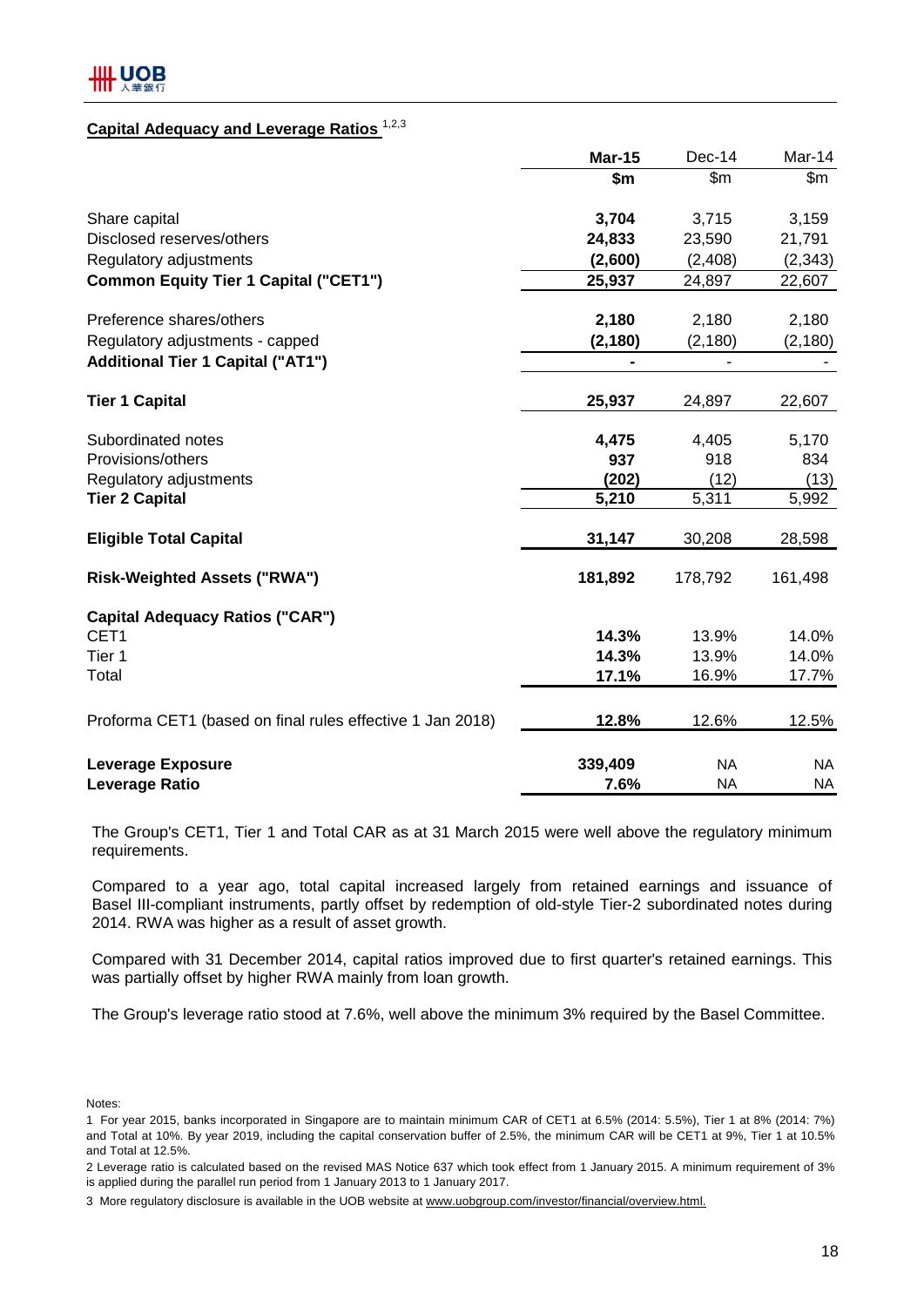## **Consolidated Income Statement (Unaudited)**

|                                                  | <b>1Q15</b>             | 1Q14           | $+$ /(-) | 4Q14           | $+/(-)$ |
|--------------------------------------------------|-------------------------|----------------|----------|----------------|---------|
|                                                  | \$m                     | $\mathsf{Sm}$  | $\%$     | $\mathsf{Sm}$  | $\%$    |
| Interest income                                  | 1,903                   | 1,745          | 9.1      | 1,873          | 1.6     |
| Less: Interest expense                           | 702                     | 635            | 10.5     | 705            | (0.5)   |
| Net interest income                              | 1,201                   | 1,110          | 8.3      | 1,168          | 2.8     |
| Fee and commission income                        | 453                     | 414            | 9.5      | 450            | 0.8     |
| Dividend income                                  | 1                       | $\overline{4}$ | (76.9)   | 3              | (67.2)  |
| Rental income                                    | 29                      | 29             | (1.2)    | 28             | 2.2     |
| Net trading income                               | 153                     | 127            | 20.6     | 119            | 28.7    |
| Net gain/(loss) from investment securities       | 72                      | 22             | >100.0   | 41             | 73.2    |
| Other income                                     | 47                      | 46             | 2.2      | 40             | 15.4    |
| <b>Non-interest income</b>                       | 755                     | 642            | 17.5     | 682            | 10.7    |
| <b>Total operating income</b>                    | 1,956                   | 1,752          | 11.6     | 1,850          | 5.7     |
| Less: Staff costs                                | 496                     | 454            | 9.2      | 454            | 9.4     |
| Other operating expenses                         | 356                     | 301            | 18.3     | 351            | 1.4     |
| <b>Total operating expenses</b>                  | 852                     | 755            | 12.9     | 805            | 5.9     |
| Operating profit before impairment charges       | 1,103                   | 997            | 10.7     | 1,045          | 5.6     |
| Less: Impairment charges                         | 169                     | 157            | 7.6      | 166            | 1.8     |
| <b>Operating profit after impairment charges</b> | 934                     | 840            | 11.3     | 879            | 6.3     |
| Share of profit of associates and joint ventures | $\overline{\mathbf{4}}$ | 43             | (90.8)   | 43             | (90.9)  |
| <b>Profit before tax</b>                         | 938                     | 882            | 6.3      | 922            | 1.7     |
| Less: Tax                                        | 133                     | 89             | 49.7     | 134            | (0.8)   |
| Profit for the financial period                  | 805                     | 794            | 1.5      | 788            | 2.2     |
| Attributable to:                                 |                         |                |          |                |         |
| <b>Equity holders of the Bank</b>                | 801                     | 788            | 1.6      | 786            | 1.9     |
| Non-controlling interests                        | 4                       | 5              | (20.1)   | $\overline{2}$ | >100.0  |
|                                                  | 805                     | 794            | 1.5      | 788            | 2.2     |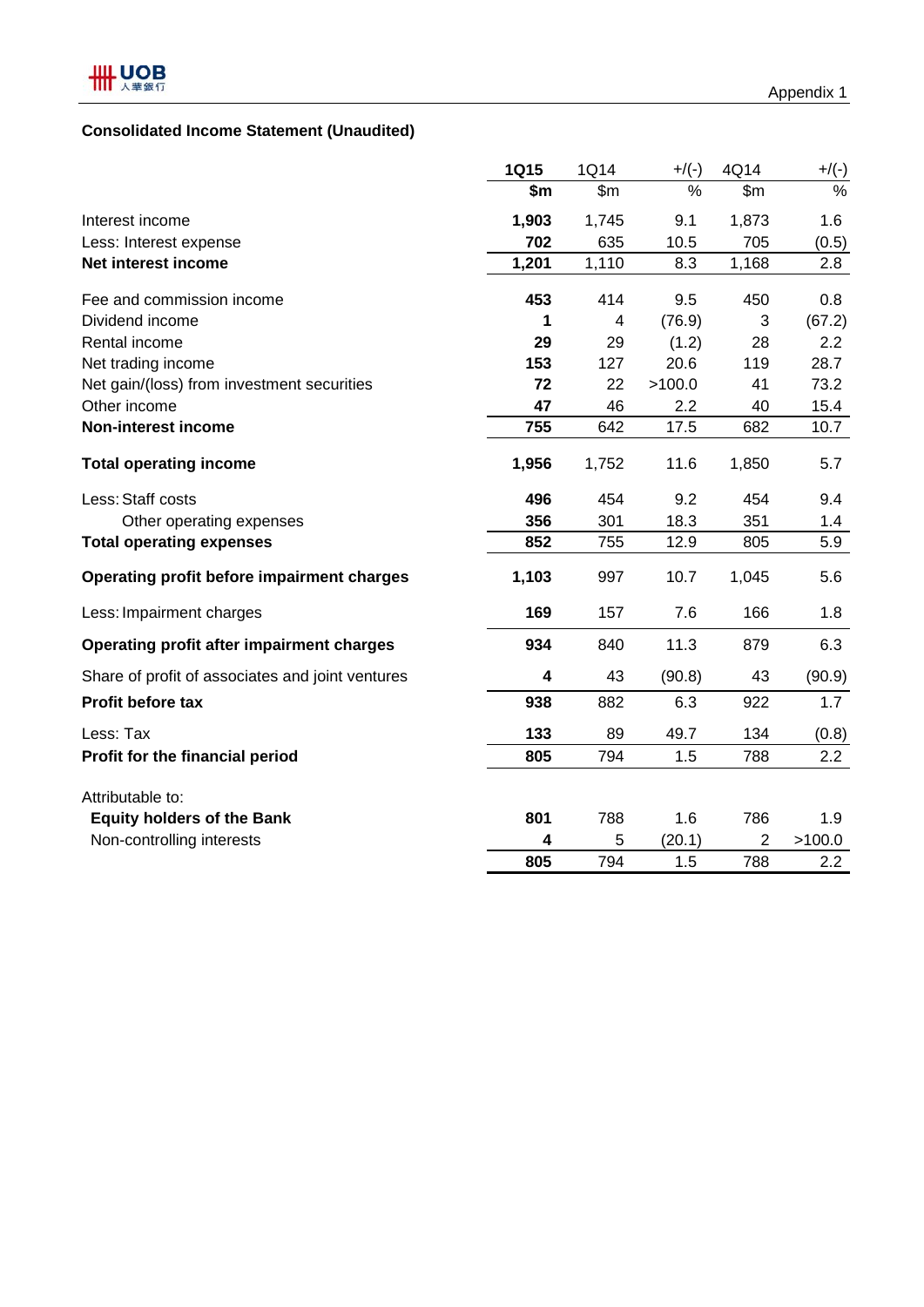

## **Consolidated Statement of Comprehensive Income (Unaudited)**

|                                                                                              | 1Q15  | 1Q14 | $+/(-)$  | 4Q14  | $+/(-)$       |
|----------------------------------------------------------------------------------------------|-------|------|----------|-------|---------------|
|                                                                                              | \$m   | \$m  | $\%$     | \$m\$ | $\frac{0}{0}$ |
| Profit for the financial period                                                              | 805   | 794  | 1.5      | 788   | 2.2           |
| Currency translation adjustments                                                             | 116   | 58   | >100.0   | 50    | >100.0        |
| Change in available-for-sale reserve                                                         |       |      |          |       |               |
| Change in fair value                                                                         | 471   | 69   | >100.0   | 166   | >100.0        |
| Transfer to income statement<br>on disposal/impairment<br>Tax relating to available-for-sale | (60)  | (37) | (63.2)   | (21)  | (>100.0)      |
| reserve                                                                                      | (24)  | 6    | (>100.0) | (11)  | (>100.0)      |
| Change in share of other comprehensive<br>income of associates and joint ventures            | 6     | 3    | >100.0   | (4)   | >100.0        |
| Remeasurement of defined benefit obligation <sup>1</sup>                                     |       |      |          | (5)   | <b>NM</b>     |
| Other comprehensive income for<br>the financial period, net of tax                           | 507   | 99   | >100.0   | 174   | >100.0        |
| Total comprehensive income for<br>the financial period, net of tax                           | 1,313 | 892  | 47.2     | 962   | 36.4          |
| Attributable to:                                                                             |       |      |          |       |               |
| <b>Equity holders of the Bank</b>                                                            | 1,307 | 884  | 47.8     | 959   | 36.4          |
| Non-controlling interests                                                                    | 6     | 8    | (28.3)   | 4     | 48.8          |
|                                                                                              | 1,313 | 892  | 47.2     | 962   | 36.4          |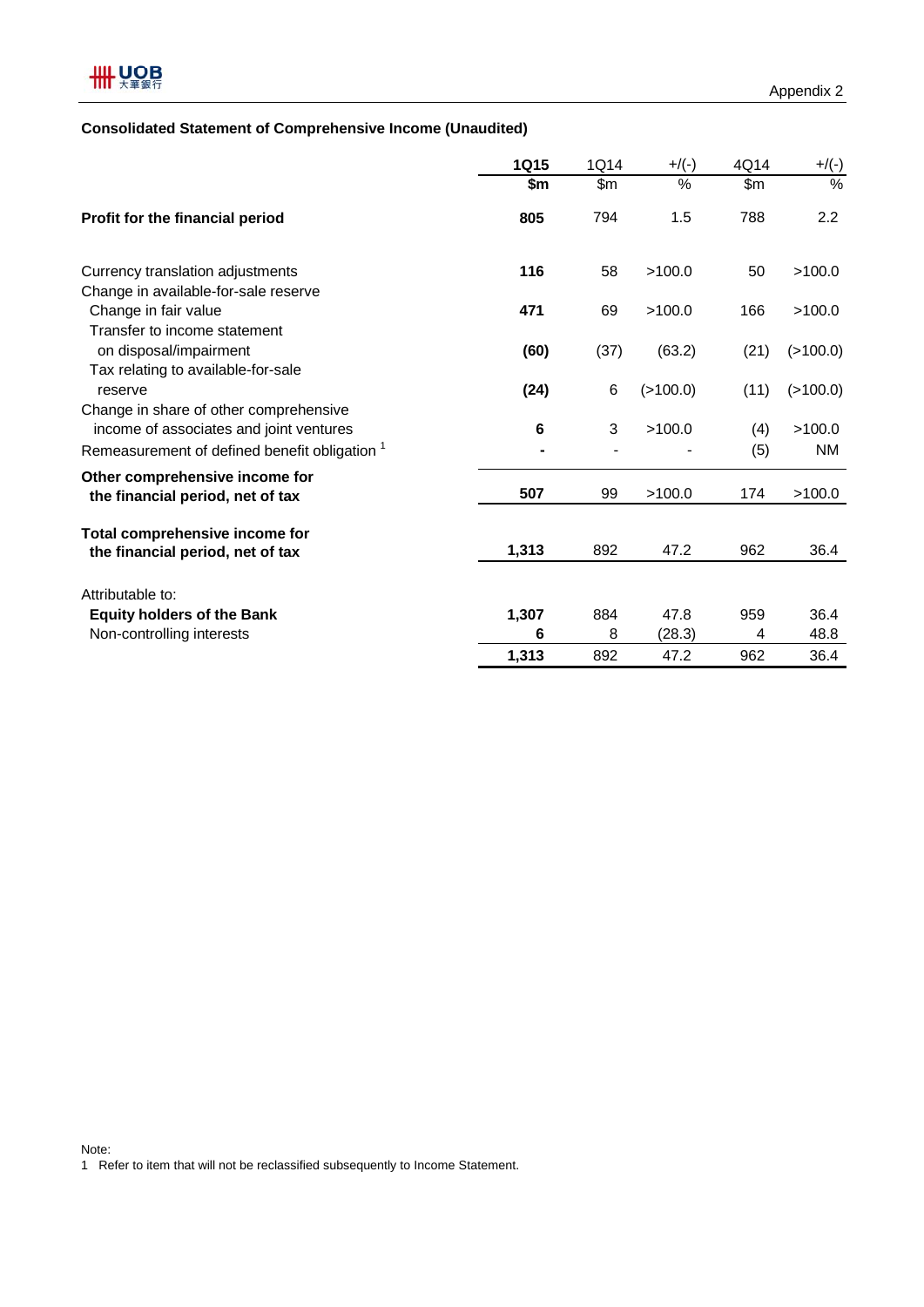## **Consolidated Balance Sheet (Unaudited)**

|                                                             | <b>Mar-15</b>   | Dec-14 $1$     | Mar-14       |
|-------------------------------------------------------------|-----------------|----------------|--------------|
|                                                             | \$m             | \$m\$          | \$m\$        |
| <b>Equity</b>                                               |                 |                |              |
| Share capital and other capital                             | 5,882           | 5,892          | 5,336        |
| Retained earnings                                           | 14,826          | 14,064         | 12,760       |
| Other reserves                                              | 10,122          | 9,613          | 9,156        |
| Equity attributable to equity holders of the Bank           | 30,830          | 29,569         | 27,253       |
| Non-controlling interests                                   | 208             | 203            | 199          |
| Total                                                       | 31,038          | 29,772         | 27,452       |
| <b>Liabilities</b>                                          |                 |                |              |
| Deposits and balances of banks                              | 12,939          | 11,226         | 19,900       |
| Deposits and balances of customers                          | 239,410         | 233,750        | 216,617      |
| Bills and drafts payable                                    | 696             | 951            | 985          |
| <b>Other liabilities</b>                                    | 10,816          | 10,084         | 8,048        |
| Debts issued                                                | 18,696          | 20,953         | 22,997       |
| Total                                                       | 282,558         | 276,964        | 268,547      |
| <b>Total equity and liabilities</b>                         | 313,596         | 306,736        | 295,999      |
|                                                             |                 |                |              |
| <b>Assets</b>                                               |                 |                |              |
| Cash, balances and placements with central banks            | 41,789          | 35,083         | 31,338       |
| Singapore Government treasury bills and securities          | 6,791           | 7,757          | 8,842        |
| Other government treasury bills and securities              | 8,509           | 10,141         | 10,456       |
| <b>Trading securities</b>                                   | 851             | 738            | 812          |
| Placements and balances with banks                          | 26,536          | 28,692         | 31,447       |
| Loans to customers                                          | 199,735         | 195,903        | 185,270      |
| Investment securities                                       | 11,402          | 11,440         | 12,047       |
| Other assets<br>Investment in associates and joint ventures | 10,232<br>1,198 | 9,256<br>1,189 | 8,315<br>996 |
| Investment properties                                       | 959             | 960            | 988          |
| <b>Fixed assets</b>                                         | 1,445           | 1,428          | 1,335        |
| Intangible assets                                           | 4,151           | 4,149          | 4,152        |
| Total                                                       | 313,596         | 306,736        | 295,999      |
|                                                             |                 |                |              |
| Off-balance sheet items                                     |                 |                |              |
| Contingent liabilities                                      | 18,555          | 18,515         | 22,450       |
| <b>Financial derivatives</b>                                | 652,125         | 605,487        | 514,849      |
| Commitments                                                 | 100,248         | 99,593         | 75,911       |
|                                                             |                 |                |              |
| Net asset value per ordinary share (\$)                     | 17.88           | 17.09          | 15.90        |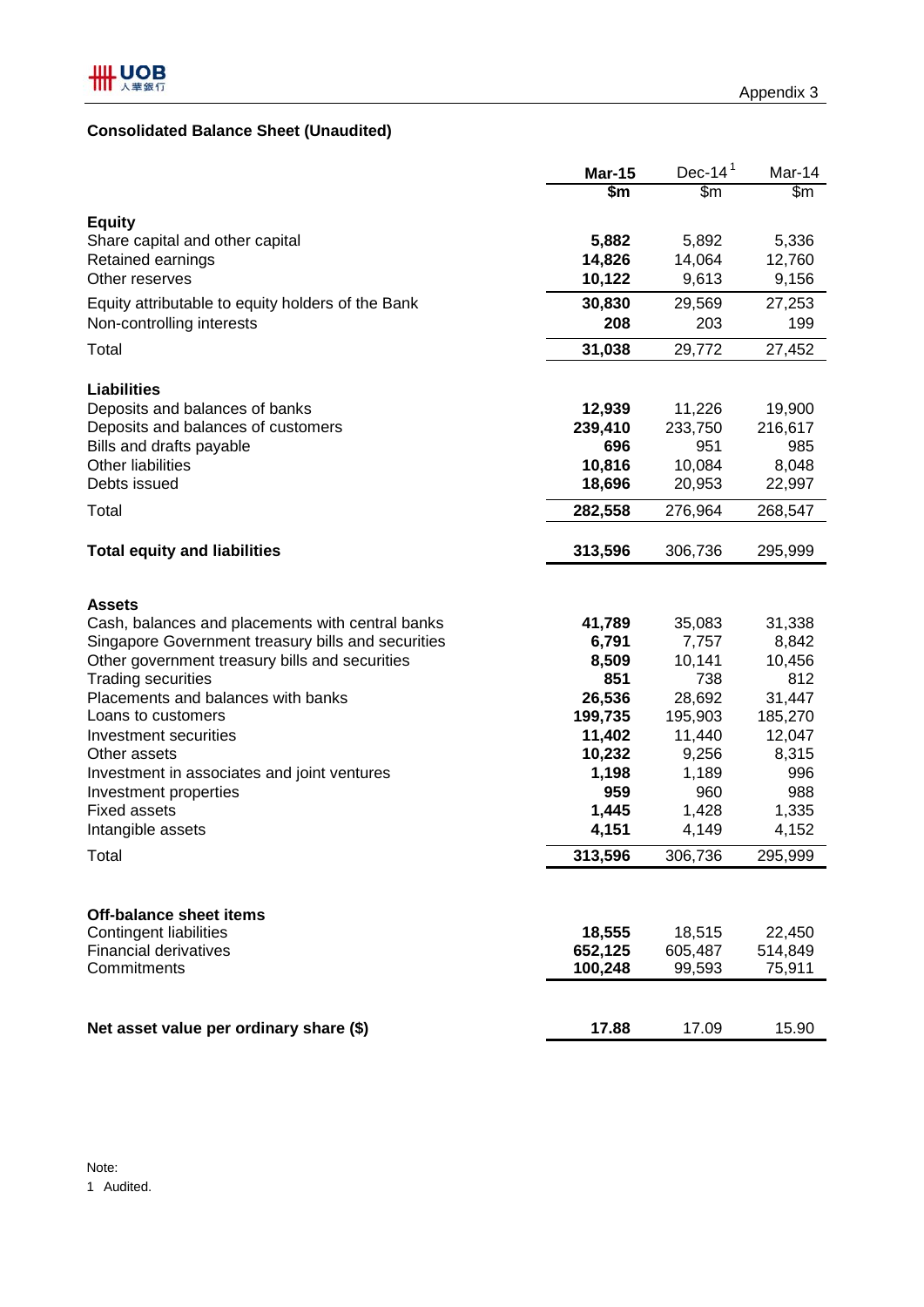## **Consolidated Statement of Changes in Equity (Unaudited)**

|                                                                                           | Attributable to equity holders of the Bank |                 |                        |                          |                        |                  |
|-------------------------------------------------------------------------------------------|--------------------------------------------|-----------------|------------------------|--------------------------|------------------------|------------------|
|                                                                                           | Share capital                              |                 |                        |                          | Non-                   |                  |
|                                                                                           | and other                                  | <b>Retained</b> | Other                  |                          | controlling            | <b>Total</b>     |
|                                                                                           | capital                                    | earnings        | reserves               | <b>Total</b>             | interests              | equity           |
|                                                                                           | $\overline{\text{sm}}$                     | \$m             | $\overline{\text{sm}}$ | $\overline{\mathsf{sm}}$ | $\overline{\text{sm}}$ | $\overline{\$m}$ |
| Balance at 1 January 2015                                                                 | 5,892                                      | 14,064          | 9,613                  | 29,569                   | 203                    | 29,772           |
| Profit for the financial period<br>Other comprehensive income<br>for the financial period |                                            | 801             | 506                    | 801<br>506               | 4<br>1                 | 805<br>507       |
| Total comprehensive income<br>for the financial period                                    |                                            | 801             | 506                    | 1,307                    | 6                      | 1,313            |
| <b>Transfers</b>                                                                          |                                            | 1               | (1)                    |                          |                        |                  |
| <b>Dividends</b>                                                                          |                                            | (40)            |                        | (40)                     | (0)                    | (40)             |
| Share buyback - held in treasury                                                          | (14)                                       |                 | ۰                      | (14)                     |                        | (14)             |
| Share-based compensation                                                                  |                                            |                 | 8                      | 8                        |                        | 8                |
| Issue of shares under share-based<br>compensation plans                                   | 3                                          |                 | (3)                    |                          |                        |                  |
| Balance at 31 March 2015                                                                  | 5,882                                      | 14,826          | 10,122                 | 30,830                   | 208                    | 31,038           |
| Balance at 1 January 2014                                                                 | 5,333                                      | 12,003          | 9,053                  | 26,388                   | 189                    | 26,577           |
|                                                                                           |                                            |                 |                        |                          |                        |                  |
| Profit for the financial period<br>Other comprehensive income<br>for the financial period |                                            | 788             | 96                     | 788<br>96                | 5<br>$\overline{c}$    | 794<br>99        |
|                                                                                           |                                            |                 |                        |                          |                        |                  |
| Total comprehensive income<br>for the financial period                                    |                                            | 788             | 96                     | 884                      | 8                      | 892              |
| <b>Transfers</b>                                                                          |                                            | (2)             | 3                      | 1                        | (1)                    |                  |
| Change in non-controlling interests                                                       |                                            |                 | 0                      | 0                        | 3                      | 4                |
| <b>Dividends</b>                                                                          |                                            | (29)            | $\blacksquare$         | (29)                     | (0)                    | (29)             |
| Share-based compensation                                                                  |                                            |                 | 8                      | 8                        |                        | 8                |
| Issue of shares under share-based<br>compensation plans                                   | 4                                          |                 | (4)                    |                          |                        |                  |
| Balance at 31 March 2014                                                                  | 5,336                                      | 12,760          | 9,156                  | 27,253                   | 199                    | 27,452           |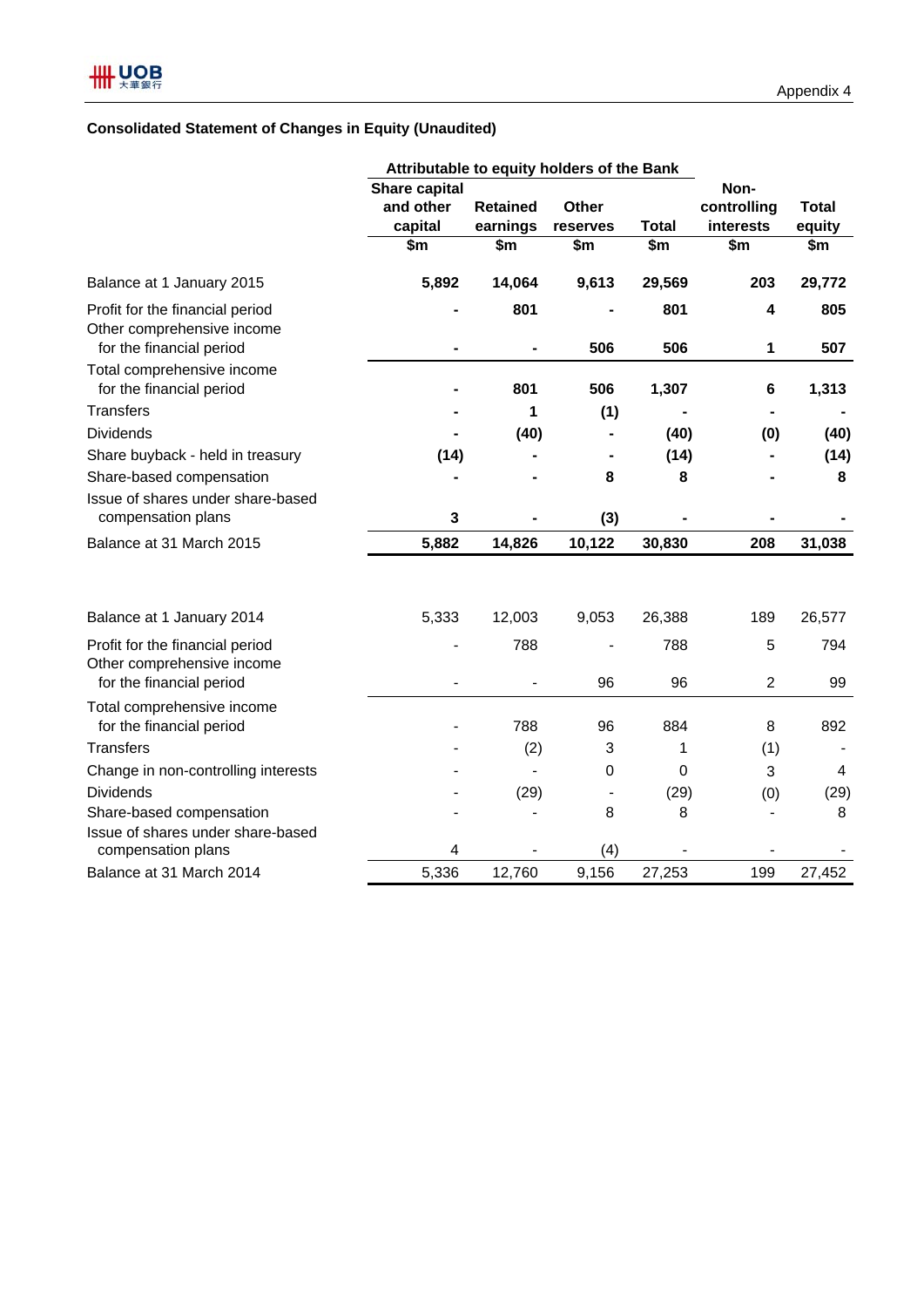| <b>Consolidated Cash Flow Statement (Unaudited)</b>                     |                |            |
|-------------------------------------------------------------------------|----------------|------------|
|                                                                         | <b>1Q15</b>    | 1Q14       |
|                                                                         | \$m            | \$m        |
| Cash flows from operating activities<br>Profit for the financial period | 805            | 794        |
| Adjustments for:                                                        |                |            |
| Impairment charges                                                      | 169            | 157        |
| Share of profit of associates and joint ventures                        | (4)            | (43)       |
| Tax                                                                     | 133            | 89         |
| Depreciation of assets                                                  | 44             | 35         |
| Net (gain)/loss on disposal of assets                                   | (91)           | (28)       |
| Share-based compensation                                                | 9              | 8          |
| Operating profit before working capital changes                         | 1,065          | 1,012      |
| Increase/(decrease) in working capital                                  |                |            |
| Deposits and balances of banks                                          | 1,713          | 6,194      |
| Deposits and balances of customers                                      | 5,661          | 2,070      |
| Bills and drafts payable                                                | (255)          | (50)       |
| Other liabilities                                                       | 639            | (1,378)    |
| Restricted balances with central banks                                  | (111)          | (55)       |
| Government treasury bills and securities                                | 2,610          | (1,699)    |
| <b>Trading securities</b><br>Placements and balances with banks         | (109)          | (178)      |
| Loans to customers                                                      | 2,157          | (35)       |
|                                                                         | (3,995)<br>511 | (6, 566)   |
| Investment securities<br>Other assets                                   | (953)          | 139<br>956 |
| Cash generated from operations                                          | 8,932          | 409        |
| Income tax paid                                                         | (85)           | (43)       |
| Net cash provided by operating activities                               | 8,847          | 366        |
|                                                                         |                |            |
| Cash flows from investing activities                                    |                |            |
| Net cash flow on disposal/(acquisition) of:                             |                |            |
| Associates                                                              | (1)            |            |
| Properties and other fixed assets                                       | (46)           | (63)       |
| (Investment)/distribution from associates and joint ventures            | (1)            | 60         |
| Net cash used in investing activities                                   | (49)           | (3)        |
| Cash flows from financing activities                                    |                |            |
| Net (decrease)/increase in debts issued                                 | (2, 257)       | 4,015      |
| Share buyback - held in treasury                                        | (14)           |            |
| Change in non-controlling interests                                     |                | 4          |
| Dividends paid on preference shares                                     | (20)           | (18)       |
| Distribution for perpetual capital securities                           | (21)           | (21)       |
| Dividends paid to non-controlling interests                             | (0)            | (0)        |
| Net cash (used in)/provided by financing activities                     | (2, 312)       | 3,979      |
| Currency translation adjustments                                        | 109            | 60         |
| Net increase in cash and cash equivalents                               | 6,595          | 4,403      |
| Cash and cash equivalents at beginning of the financial period          | 29,704         | 21,244     |
| Cash and cash equivalents at end of the financial period                | 36,299         | 25,647     |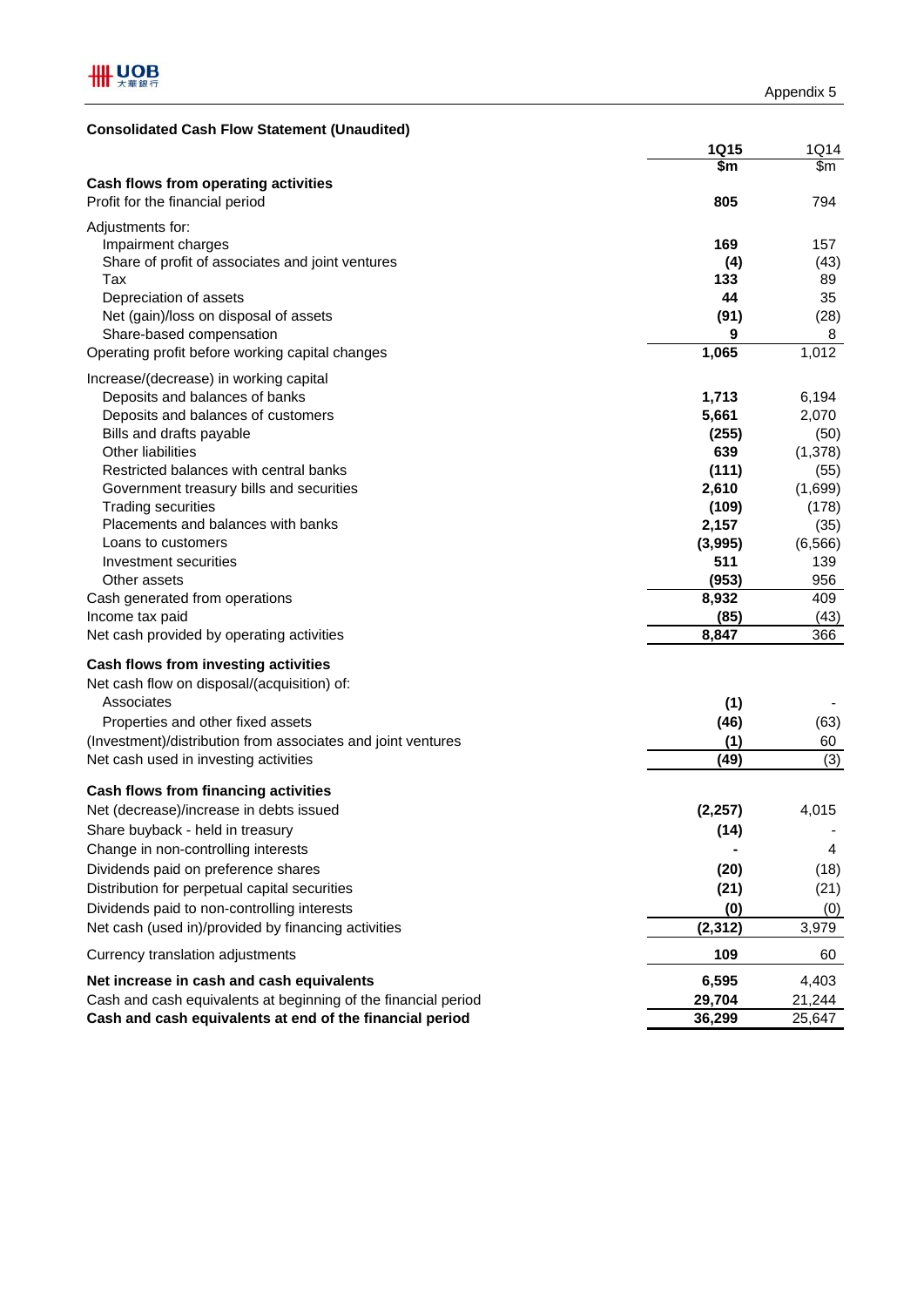## **Balance Sheet of the Bank (Unaudited)**

|                                                    | <b>Mar-15</b>    | Dec-14 $1$       | Mar-14                    |
|----------------------------------------------------|------------------|------------------|---------------------------|
|                                                    | $\overline{\$m}$ | $\overline{\$m}$ | $\overline{\mathbb{S}^m}$ |
| <b>Equity</b>                                      |                  |                  |                           |
| Share capital and other capital                    | 5,050            | 5,061            | 4,505                     |
| Retained earnings                                  | 11,401           | 10,809           | 9,812                     |
| Other reserves                                     | 10,170           | 9,780            | 9,448                     |
| Total                                              | 26,622           | 25,650           | 23,764                    |
| <b>Liabilities</b>                                 |                  |                  |                           |
| Deposits and balances of banks                     | 12,468           | 10,666           | 18,892                    |
| Deposits and balances of customers                 | 184,327          | 179,123          | 165,114                   |
| Deposits and balances of subsidiaries              | 2,709            | 2,767            | 2,812                     |
| Bills and drafts payable                           | 328              | 191              | 214                       |
| <b>Other liabilities</b>                           | 8,459            | 7,843            | 6,175                     |
| Debts issued                                       | 19,085           | 21,139           | 22,562                    |
| Total                                              | 227,376          | 221,728          | 215,769                   |
| <b>Total equity and liabilities</b>                | 253,998          | 247,378          | 239,533                   |
|                                                    |                  |                  |                           |
| <b>Assets</b>                                      |                  |                  |                           |
| Cash, balances and placements with central banks   | 31,341           | 24,807           | 19,793                    |
| Singapore Government treasury bills and securities | 6,662            | 7,628            | 8,713                     |
| Other government treasury bills and securities     | 3,422            | 3,982            | 4,880                     |
| <b>Trading securities</b>                          | 764              | 738              | 611                       |
| Placements and balances with banks                 | 22,694           | 24,333           | 27,363                    |
| Loans to customers                                 | 152,796          | 149,530          | 141,412                   |
| Placements with and advances to subsidiaries       | 6,985            | 7,727            | 8,685                     |
| <b>Investment securities</b>                       | 10,261           | 10,294           | 10,817                    |
| Other assets                                       | 7,961            | 7,278            | 6,697                     |
| Investment in associates and joint ventures        | 520              | 523              | 269                       |
| Investment in subsidiaries                         | 5,031            | 4,981            | 4,758                     |
| Investment properties                              | 1,228            | 1,229            | 1,279                     |
| <b>Fixed assets</b>                                | 1,151            | 1,146            | 1,075                     |
| Intangible assets                                  | 3,182            | 3,182            | 3,182                     |
| Total                                              | 253,998          | 247,378          | 239,533                   |
|                                                    |                  |                  |                           |
| <b>Off-balance sheet items</b>                     |                  |                  |                           |
| <b>Contingent liabilities</b>                      | 12,666           | 12,695           | 15,640                    |
| <b>Financial derivatives</b>                       | 557,510          | 520,163          | 421,597                   |
| Commitments                                        | 80,333           | 79,892           | 57,864                    |
|                                                    |                  |                  |                           |
| Net asset value per ordinary share (\$)            | 15.78            | 15.16            | 14.22                     |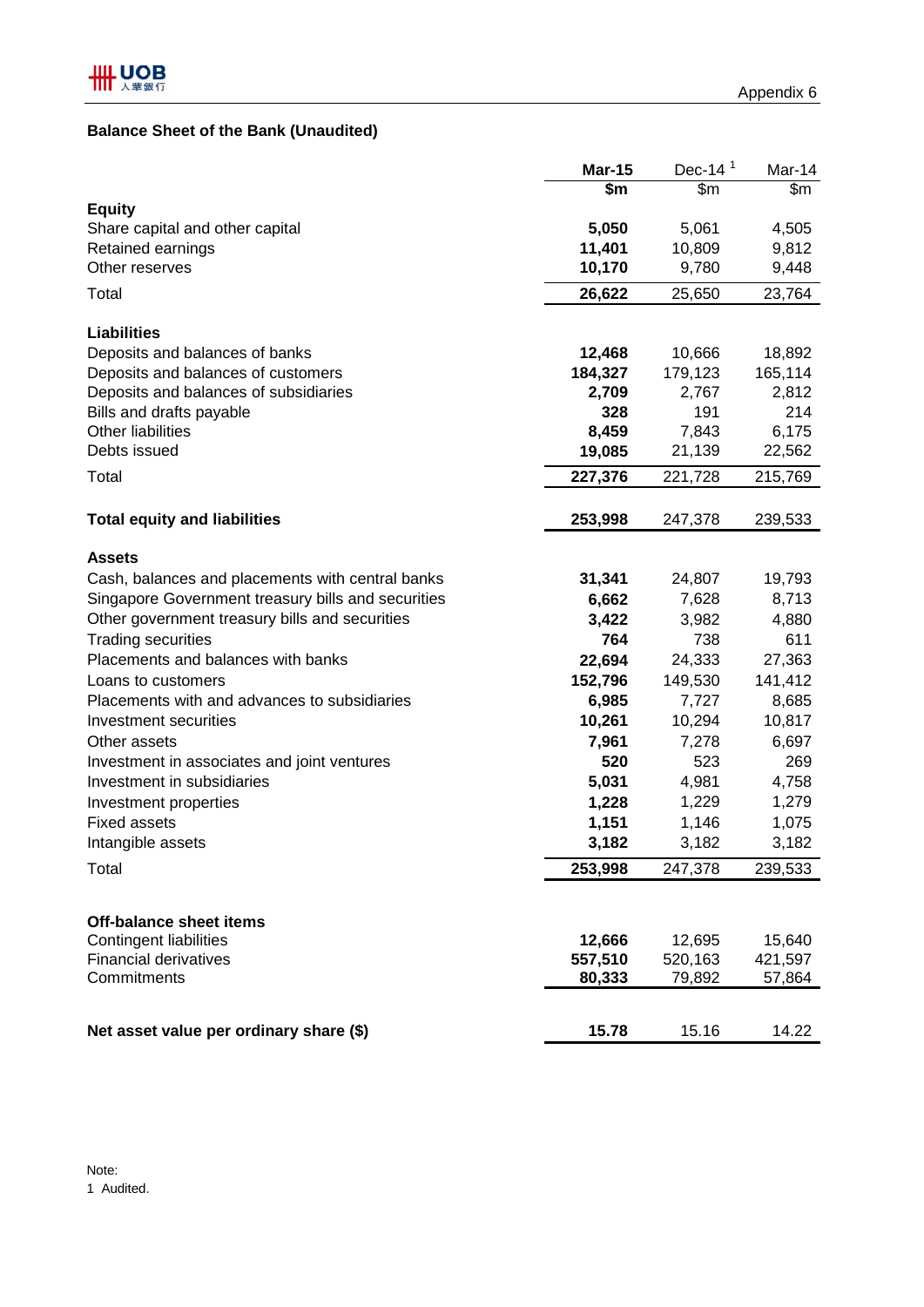## **Statement of Changes in Equity of the Bank (Unaudited)**

|                                                                            | <b>Share capital</b><br>and other | <b>Retained</b> |                       | <b>Total equity</b> |  |
|----------------------------------------------------------------------------|-----------------------------------|-----------------|-----------------------|---------------------|--|
|                                                                            | capital                           | earnings        | <b>Other reserves</b> |                     |  |
|                                                                            | \$m                               | \$m             | \$m                   | \$m                 |  |
| Balance at 1 January 2015                                                  | 5,061                             | 10,809          | 9,780                 | 25,650              |  |
| Profit for the financial period                                            |                                   | 614             |                       | 614                 |  |
| Other comprehensive income<br>for the financial period                     |                                   |                 | 386                   | 386                 |  |
| Total comprehensive income<br>for the financial period<br><b>Dividends</b> |                                   | 614<br>(21)     | 386                   | 999<br>(21)         |  |
| Share buyback - held in treasury                                           | (14)                              |                 |                       | (14)                |  |
| Share-based compensation                                                   |                                   |                 | 8                     | 8                   |  |
| Issue of shares under share-based<br>compensation plans                    | 3                                 |                 | (3)                   |                     |  |
| Balance at 31 March 2015                                                   | 5,050                             | 11,401          | 10,170                | 26,622              |  |
| Balance at 1 January 2014                                                  | 4,501                             | 9,255           | 9,446                 | 23,202              |  |
| Profit for the financial period                                            |                                   | 578             |                       | 578                 |  |
| Other comprehensive income<br>for the financial period                     |                                   |                 | (2)                   | (2)                 |  |
| Total comprehensive income<br>for the financial period                     |                                   | 578             | (2)                   | 575                 |  |
| <b>Dividends</b>                                                           |                                   | (21)            |                       | (21)                |  |
| Share-based compensation                                                   |                                   |                 | 8                     | 8                   |  |
| Issue of shares under share-based<br>compensation plans                    | 4                                 |                 | (4)                   |                     |  |
| Balance at 31 March 2014                                                   | 4,505                             | 9,812           | 9,448                 | 23,764              |  |